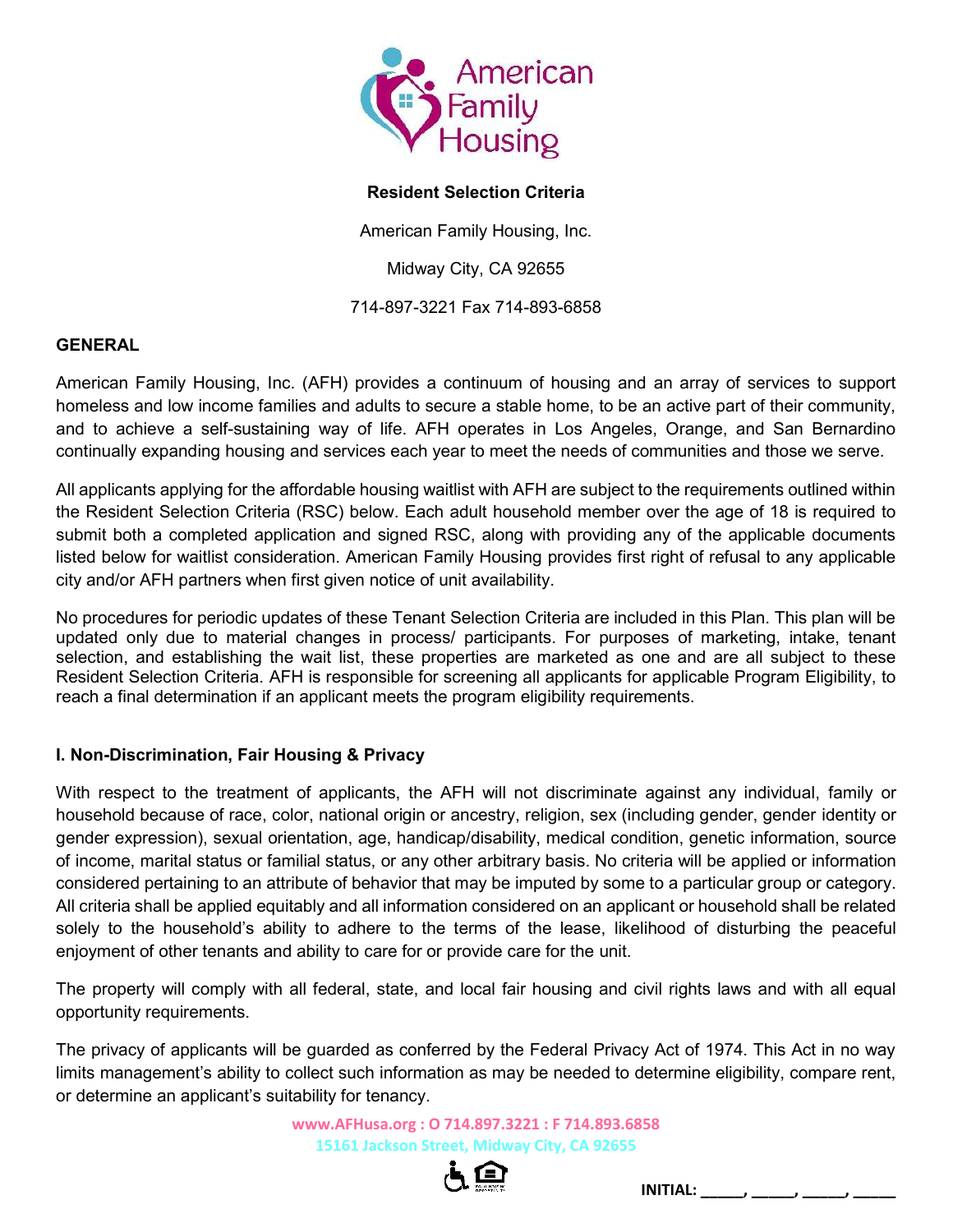

# II. Project Eligibility

All qualifying applicants or non‐qualifying household members must have an acceptable form of identification sufficient to verify eligibility. The applicants must be 18 years or older, unless he or she is an emancipated minor. All household members age 18 years or over and emancipated minors must sign the appropriate consent forms and comply with the verification process.

#### Income and Assets

All applicants must meet certain income guidelines and qualifying criteria applicable to the specific Community in which you are applying for.

Income must show that the monthly renal obligation can be met. A resident cannot pay more than the rent limits established for the property. Both income and rent limits are established by the US Dept. of Housing and Urban Development, and monitored through the applicable funding agency. Income and rental rates are subject to change and utility allowances may be applied.

- Income calculations are based on the household's annual gross (anticipated) income for the following 12 months. Annual gross income includes income from any and all assets.
- All income will be verified in writing by the income source
- All assets, including bank accounts, will be verified in writing
- Upon initial occupancy, tenant's income cannot exceed the area median for household size as published annually by the U. S. Department of Housing and Urban Development (HUD) and/or any other applicable program.
- Third party income verification will be required from all sources, including, but not limited to:
	- o Employment, Self-Employment
	- o Savings and checking
	- o Pension
	- o Disability
	- o Asset verification, property, home, stocks, bonds, annuities, IRA, etc.
	- o Government assistance, A.F.D.C., General Relief, etc.
	- o Social Security
	- o Child Support/Alimony
	- o Non‐Tuition Financial Aid

#### Criminal/Credit/Background

Criminal record checks, credit and background checks will be conducted on all adult members (18 years or older or emancipated minor). This process will also apply for attendant care providers that will be occupying the unit. A background fee of \$25 per adult is due at the time your application is provided and is non-refundable, this is not an application fee. Certain affordable housing programs allow for this fee to be waived, specific to the Community and Program requirements.

AFH will conduct the criminal background checks and may reject applicants who do not meet applicable community RSC requirements. Applicants may appeal per the Grievance & Appeal Policies listed below. Applicant's records must not include:

www.AFHusa.org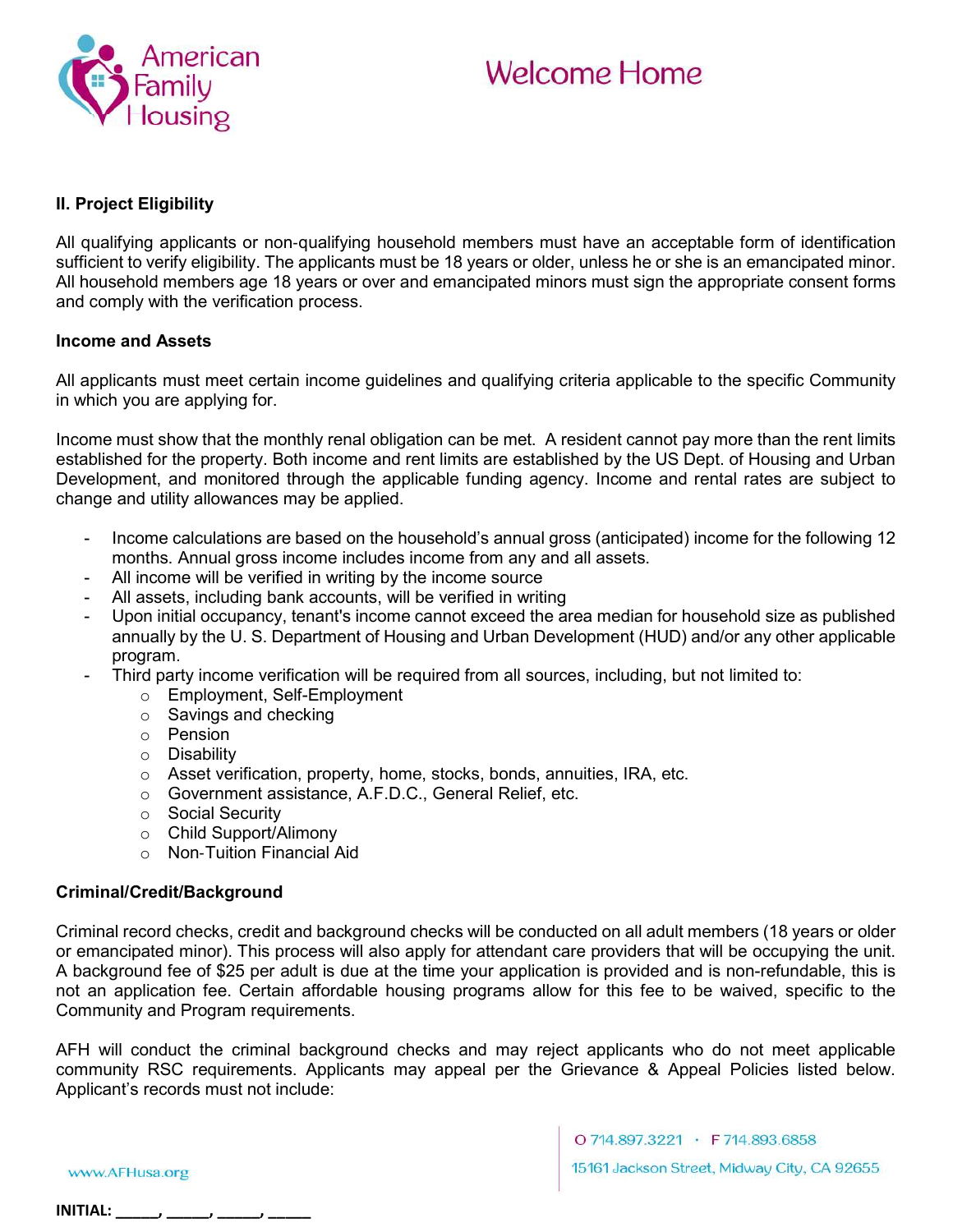

- Misdemeanor and/or felony violence
- child molestation and/or sexual misconduct convictions
- be a registered sex offender
- Burglary or theft
- Illegal drug manufacturing or distribution

AFH reserves the right to reject non‐qualifying members of a household based on a history of criminal activity that threatens the health, safety and right to peaceful enjoyment of others.

Applicants known to have a history of alcohol abuse or use of illegal drugs may be asked to demonstrate sobriety for a period of at least six months. Examples of how sobriety may be demonstrated: a self-certification, a written referral from a qualified services provider providing a description of the applicant's recovery efforts or treatment goals, or other means acceptable to AFH. A qualifying disability does not include current illegal use of, or addiction to, a controlled substance (as defined by Section 102 of the Federal Controlled Substance Act, 21 U.S.C. Sec. 802.

# Landlord History

Landlords during the past 5 years may be contacted. Landlord references will help determine rental and homeless history including but not limited to non-payment of rent, repeated disruptive behavior, and chronically late rent payments. If sufficient landlord references are not available, staff may require written references of social workers or others involved with the applicant in a professional capacity. Based upon these references, staff will decide if the applicant has demonstrated an ability and willingness to live peacefully with neighbors and refrain from behavior that jeopardizes the safety, security and peaceful enjoyment of the community. The level of support an applicant has, transitional living programs completed, and the appropriateness of an applicant's needs with the services offered will be considered.

There must be no record of prior evictions from a federally‐assisted housing project.

# Occupancy Standards

Applicants will be assigned to units based on most restrictive occupancy standards, applicants requests are taken into consideration but not a requirement to be met. AFH retains the right to reject any household for a nonqualifying applicant (i.e., a second person) on the basis of background checks pursuant to the Agent's policies on background checks. Unless otherwise restricted by a program requirement, occupancy guidelines shall be:

Efficiency/Studio Minimum 1 Person Maximum 2 Persons One Bedroom Minimum 1 Person Maximum 3 Persons<br>
Two Bedroom Minimum 2 Persons Maximum 5 Persons Two Bedroom Minimum 2 Persons Maximum 5 Persons Maximum 7 Persons

www.AFHusa.org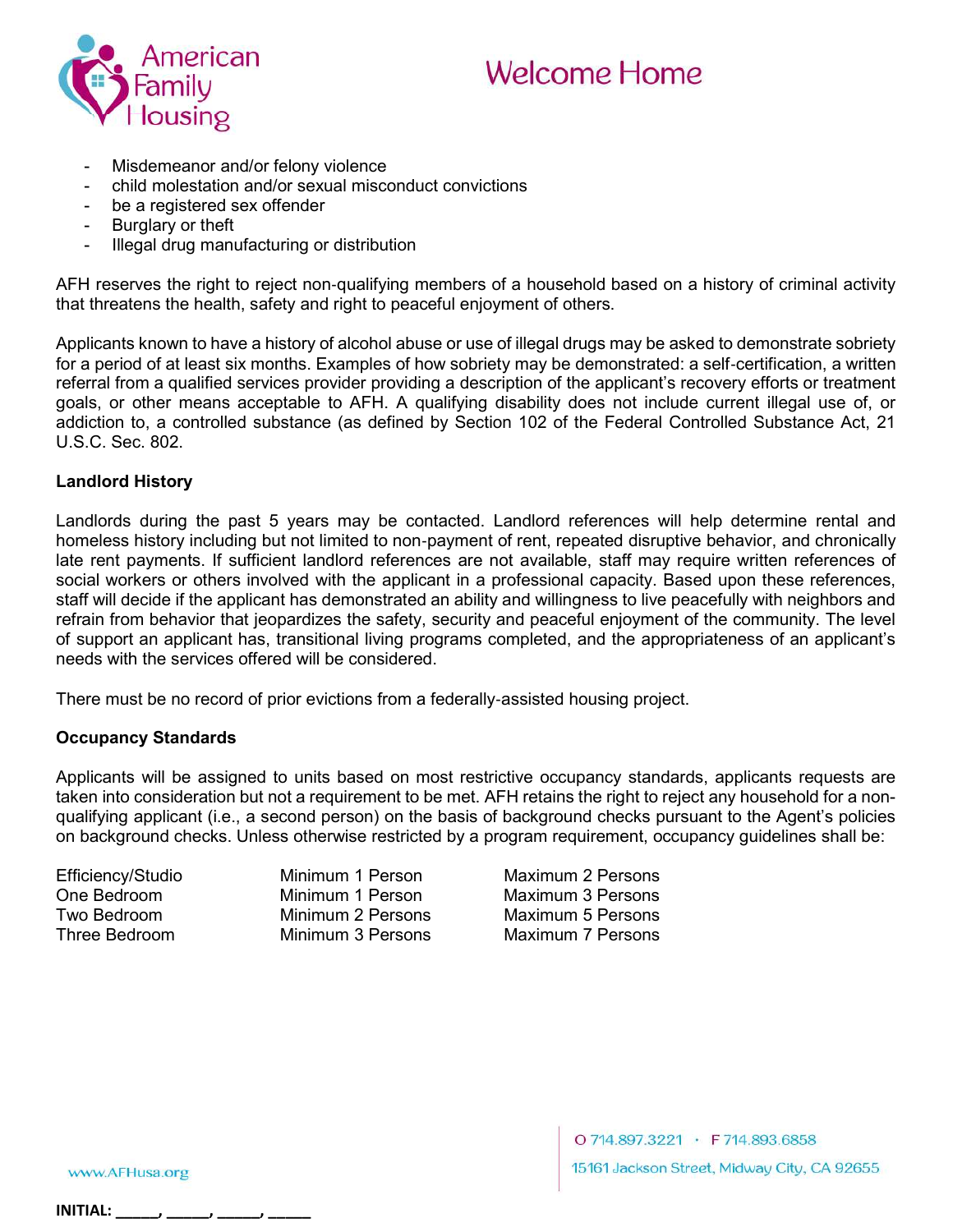

# Student Status

Full time student households do not qualify, unless they meet any of the exemptions established by the Internal Revenue Service (IRS) Code Section 42.

- o Does the household consist of all persons who are full-time students (Examples: K-12, College, Trade School, etc.)?
- $\circ$  Does the household consist of all persons who have been a full-time student 5 months in the current calendar year?
- o Does your household anticipate becoming an all full-time student household in the next 12 months?
- If you answered yes to any of the previous three questions are you:
	- o Receiving assistance under Title IV of the Social Security Act (AFDC/TANF/Cal Works not SSA/SSI)
	- o Enrolled in a job training program receiving assistance through the Job Training Participation Act (JTPA) or other similar program
	- o Married and filing (or are entitled to file) a joint tax return
	- $\circ$  Single parent with a defendant child or children and neither you nor your children are dependent of another individual
	- o Previously enrolled in the Foster Care program (currently age 18-24)

# III. Referral Process

Upon receipt of the completed application, the AFH will perform a preliminary review to determine whether, based on the unverified information, the applicant/household appears to meet the project eligibility criteria. If the applicant/household does not appear to meet the tenant eligibility criteria, an Ineligibility letter will be sent to applicant/household and/or referring case manager.

If the applicant/household appears to meet the eligibility criteria, the application package will be processed for an applicable available unit and/or entered into the applicable waitlist should no unit be available or upcoming. Applicants/households who have started to process for a currently available or upcoming unit will be initially interviewed by the Property Manager and processed accordingly. Completed application packages are deemed complete only upon completion of all applicable third‐party verifications. To be deemed a complete application package, each of the below applicable documents must be submitted with each household member application:

- Current photo ID
	- o Any government‐issued photo ID is acceptable. However, all units are federally funded, and as part of the qualification process, AFH might be required to request certain forms of identification in order to identity or financial information required in order to comply with federal law. The most common examples of acceptable ID:
		- **Driver's License or State Issued ID Card.**
		- Passport.
		- **Legal Alien Registration Card.**
		- **•** Veterans Military ID.
- Social Security Card
- Proof of all applicable income: The following are samples of documents we will accept as proof of income.

www.AFHusa.org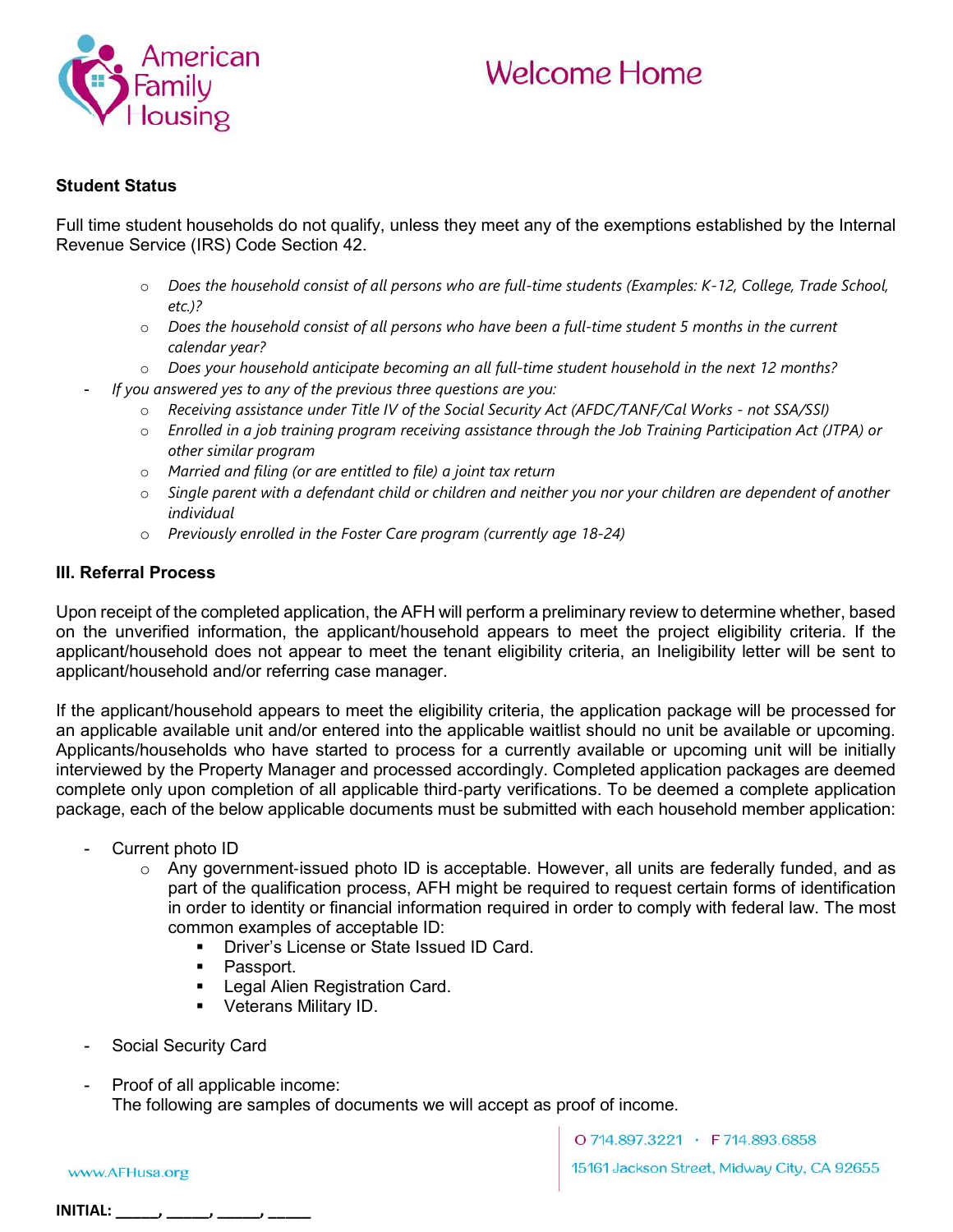



- o Social Security of SSI ‐ Current printout or Award letter Pension / annuity / VA pension ‐ Letter stating current gross monthly income.
- o Employment ‐ 3 consecutive months' paycheck stubs from your most recent pay periods. If cash payment is received and no pay stubs are provided by employer, a letter from your employer on company letterhead with the following information:
	- Employee's name and Social Security Number
	- **Date employed**
	- **Number of weekly hours expected to work**
	- **Hourly rate or salary**
	- How often paid (weekly, bi-weekly, bi-monthly, monthly)<br>■ Anticipated wage or hourly changes in the next 12 month
	- Anticipated wage or hourly changes in the next 12 months
- o General relief / AFDC ‐ Current Notice of Action from the Department of Public and Social Service documenting gross monthly benefits
- o Self‐employment ‐ Last 2 years of tax returns
- Proof of Assets
	- $\circ$  Bank Accounts, 6 consecutive months of bank statements are required. Verifiable proof of any other assets such as, but not limited to, 401k or any other retirement plan, real estate investments, stocks, bonds . . . etc.
- Proof of Student Status (if applicable)
	- o College and higher education students must provide print out from Education Institution and Financial Aid verification from any Public or Private Institutions. Copies of current picture ID and social security card will be made during the interview. All applicants/households that have completed income and program qualification will be referred to the Property Manager in order to determine eligibility to occupy a unit.

# IV. Occupancy Policies & Procedures

#### General Occupancy

All applicants will be required to sign a AFH lease agreement, house rules, addendums and applicable program documents, once approved for unit occupancy. The lease agreement must be signed and acknowledged by all household members 18 years + or emancipated minors. The lease will include, but not be limited to; the community name, date of occupancy, term of occupancy, security deposit amount, reoccurring monthly rental cost, utility allowance information and household member information. After initial occupancy, no household member may be added to the lease agreement after no less than 6 months' time. If an applicant is found to have provided false information knowingly on their application, the Resident will be disqualified, found ineligible and asked to vacate the property. Legal action may be taken.

# **Transfers**

Unit transfers may be requested in writing to AFH and must state the reason for their request. To be eligible for a unit transfer, you must be in good standing with AFH and have no pending ledger balance. Prior to a transfer being approved, a unit inspection will be conducted of the prior unit to determine if there will be a security deposit balance. A security deposit balance may be transferred from one unit to another if there are no other

www.AFHusa.org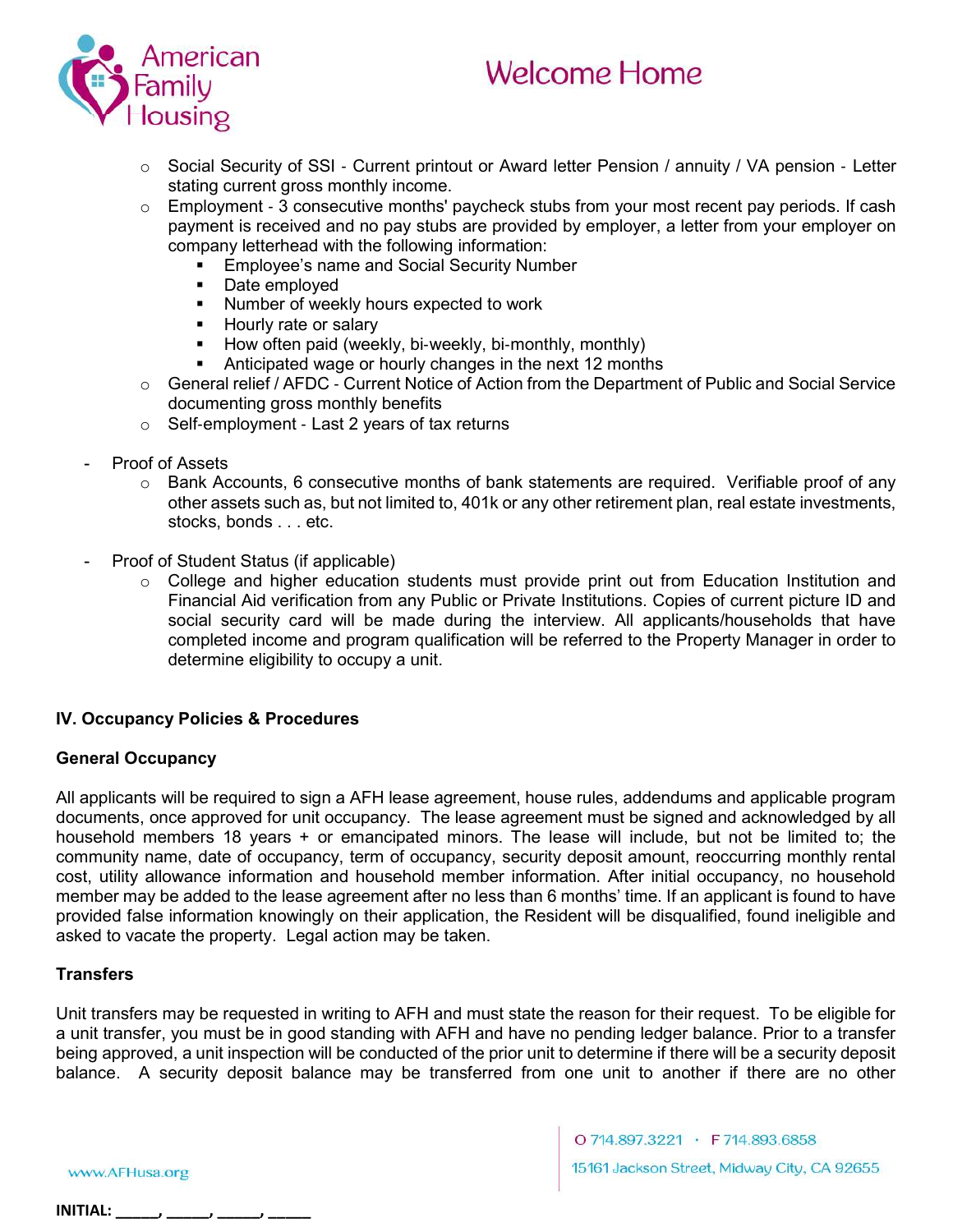

beneficiaries. If the new unit is more than the prior, or the damage costs of the prior exceed that of the new, all owed monies must be settled prior to the transfer being approved.

Unit transfers will be approved for only the reasons listed below, unless otherwise approved by the Regional Supervisor or Director of Property Management.

- When a medical request requires a Resident to transfer from one floor to another for mobility, which must be verified in writing, and only when such a unit is readily available. This request will be handled as a Reasonable Accommodation Request.
- When the household family composition has changed, and which requires the household to have additional bedroom(s). Such transfer will occur only once approved, and once an appropriate unit has become available.
- When program requirements require a transfer to comply with program requirements, such as to correct occupancy standards.

# Security Deposit

All units require a security deposit, and is payable on or before the first date of occupancy. Subject to program requirements, the security deposit will be no less than one month's rent, and no more than 2 times the monthly rent for an unfurnished unit. Should the unit be furnished, and should no local ordinance or program permit otherwise, the security deposit may be no more than three times the monthly rent.

#### Habitability

Should the property or unit become un-inhabitable during the time of contract, AFH will make all efforts to provide an alternate unit for temporary occupancy, and until such time the unit can be made available/habitable. One the unit has been repaired, the Resident must return to their originally assigned unit. Should AFH provide alternate housing, all rent is payable in full on the lease agreement due date, unless otherwise agreed to in writing. If there is no available unit, AFH is not obligated to provide alternate housing. In such a case, rent will not be owed to AFH for any days the unit was not occupied. All efforts must be made to return the unit to a habitable status timely. Should the unit or property be a total loss, the lease agreement many be terminated by either party without cause, in writing.

#### Annual Certification

AFH is required to comply with a variety of program requirements which require that each household recertify annually after initially occupancy. Reminder notices will be sent to the household 120 days in advance of their annual recertification date, and a reminder sent each month there-after until complete. Failure to comply with the annual recertification process is material non-compliance of the lease agreement and would warrant a contract termination.

Households are required to recertify when:

- The household annual anniversary has arrived, and is due prior to the anniversary date.
- When there has been a change in income of plus/minus \$200, you are required to report to AFH and an Interim Recertification must be completed.

www.AFHusa.org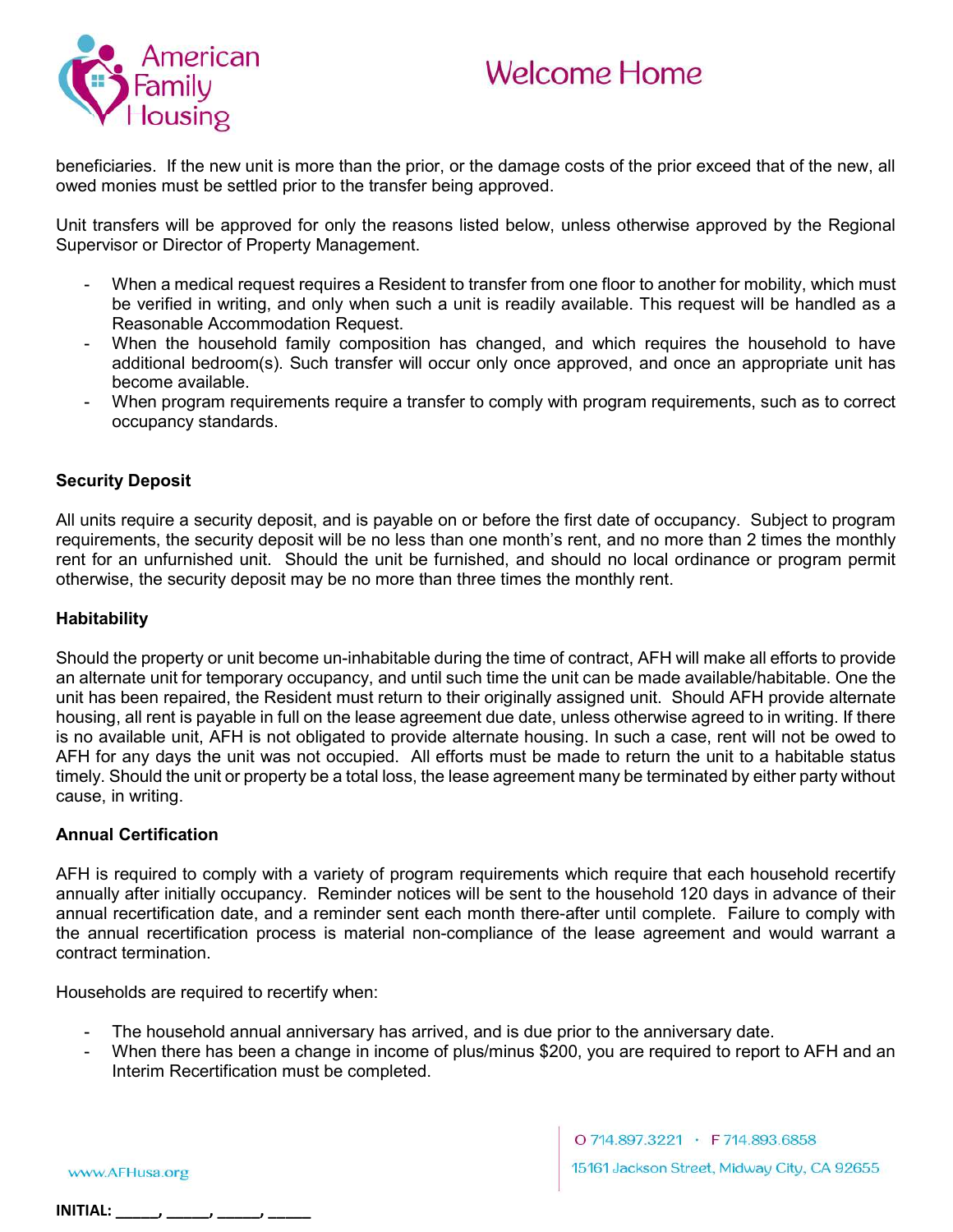

When there has been a change in household composition, when a household hold member has been added or removed from the unit.

#### Visitors/Guests

All guests must check in with onsite management when available. All guests must be accompanied by a household member at all times while on the property. Property and/or units keys may not be copied or provided to guests, such action is a violation of the lease agreement and program rules.

Guests may stay at the property for no longer than 3 days without the prior approval of AFH, all requests must be provided in writing. No guest(s) may stay in any one unit for more than 6 days total annually. Certain programs do not allow guests and will be included in the specific property lease agreement.

#### Rent

Rent is due on the first of each month and determined prior to occupancy. Should the Resident portion of rent not be paid timely, a notice to pay rent or quit may be served, and the contract terminated there-after. Rent increases are issued annually, and are based upon the Housing and Urban Developments rent limits and or local approved civil code(s). Rent may not be increased at the time of a local, state or federal deemed emergency.

#### V. Interest List

#### Order & Process

Applications and pre‐occupancy applications will be stamped, dated as they are received, and then sorted by eligibility status. Those applicants not selected as a tenant will remain on an interest list, and shall receive a letter informing them of their status. Applicants will be responsible to inform AFH of any changes on contact information.

Applications will be processed in order received. All other criteria being equal, priority is given on a chronological basis to applicants whose applications are most complete. Where applications are not complete or criteria are not fully met, Management shall not delay but shall lease the next available unit to the first eligible applicant in chronological order. In some instances, priority of any applications or grouping of applications may not be able to be determined through tracking of applicant status. For example, if two applications were deemed complete simultaneously or received on the same date. In such an instance, priority of those applications will be determined randomly; such a circumstance is not likely to occur.

When all documents have been received, verified and approved, qualified applicants will be given one offer of an apartment. If the selected apartment is declined, the applicant will be considered to have withdrawn their application. That applicant will be provided an Ineligibility Letter, which includes written guidance on how to appeal the decision. Mitigating circumstances may be taken into account, such as an emergency situation, hospitalization, or a request with a documented medical basis. In such a case, if an applicant cannot accept an apartment during the initial lease‐up of the building, then the applicant would be placed on the interest list in chronological order.

www.AFHusa.org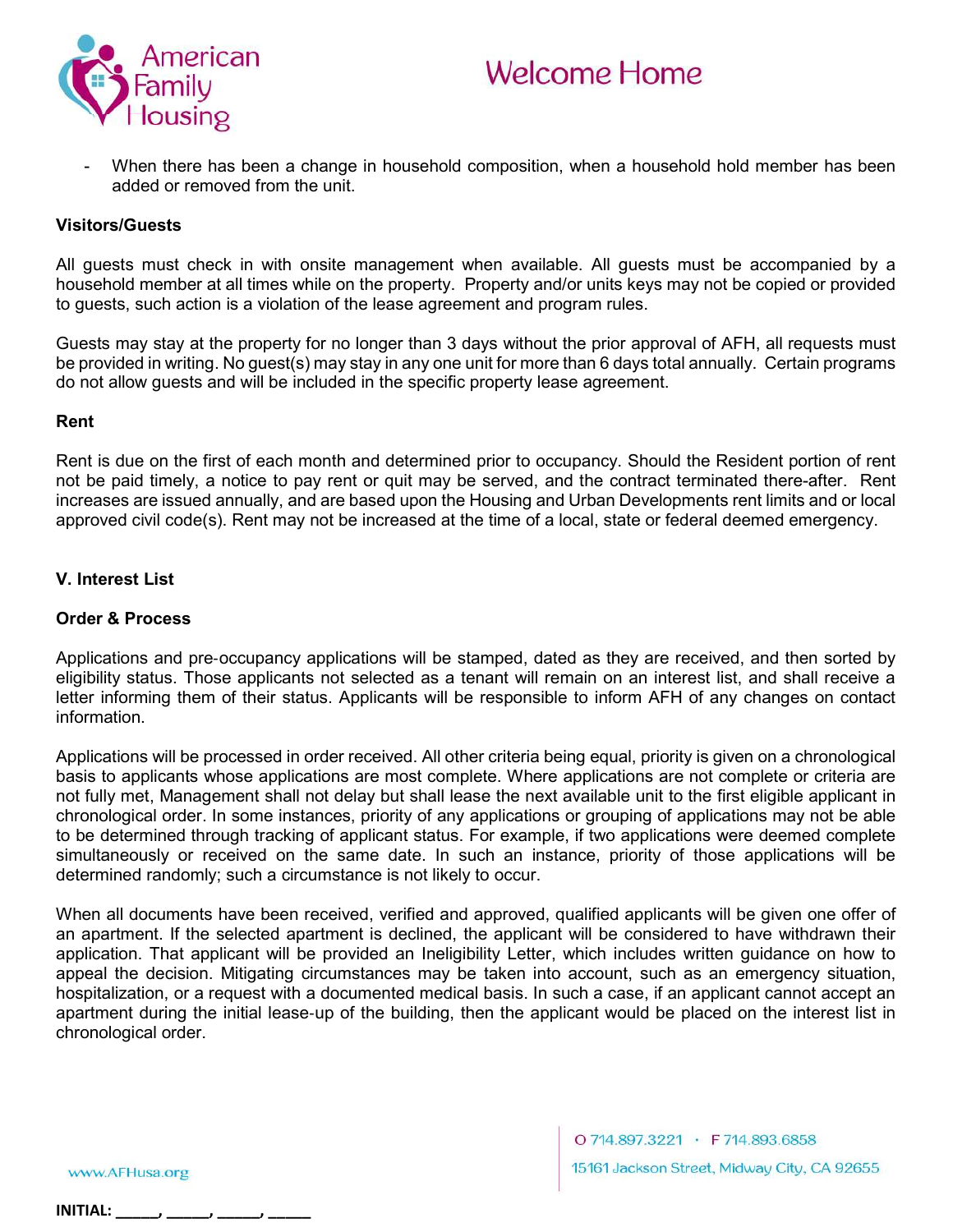

#### Initial Lease Up (if applicable)

During initial lease-up, applications will be date stamped as they are received, and then sorted by eligibility status and completeness of application, including third‐party verifications. Applicants that appear to meet the eligibility criteria, based on program requirements or expected income, will be invited to come in for an interview in the order in which the applications were received. In the case that there are more applicants than required to fill initial building occupancy, applicants will be invited to come in for an interview in various stages. In the case any one bedroom size becomes unavailable through the lease up process, applications will be sorted according to bedroom size preference.

Applications will be received via post at the designated mailing address and stamp received, or by fax at the designated leasing office. Applications received on the same day will be deemed to have arrived in the same chronological order and will be randomly sorted for preference. All qualification process is subject to review and approval by AFH. Applicants will be invited to interview and complete an application in the order as determined above. For purposes of determining order of priority for move‐in, all else being equal, applicants will be placed in the order of completed income and program eligibility certification, with a date and time received determination. During initial lease‐up, applicants who do not move into the property at initial occupancy shall be placed on a waiting list that will be maintained by AFH. . Applicants from the initial lease-up will be added to the list in the same chronological order in which they were listed during the initial lease-up. When a unit becomes available, it will be the responsibility of the Property Manager to notify the applicant at the top of the waiting list. If that applicant turns down the unit, management will proceed to the next person on the waiting list. With the approval of the applicant, the Property Manager will also notify the referring case manager.

Applicants will be responsible to inform AFH of any changes in contact information. AFH will maintain one interest list for all owned projects, and will update the waiting list as needed/required. Applicants will be added to a list in chronological order for tracking purposes. Units will be made available first to those applicants with the first completed applications. In the event that the volume of applications received exceeds the number of available apartments and more than one applicant qualifies for the unit; the application with the earliest completed application will be approved. In the event of applications completed at the same time, priority will go to the applicant who first submitted the application. The other applicants will go to the top of the list until the next unit is available

After initial lease‐up, this plan will not require broad mass‐marketing in order to fill vacancies. Rather, the interest list will be serviced and maintained through a referral process from qualifying services agencies and or general public marketing if/as needed/applicable. Notification of the periodic opening of the waiting list will be given, by way of online marketing, newspaper and/or e‐mail. New applicants will be placed at the end of the current waitlist.

# VI. Accessibility & Use

# Mobility & Hearing Impairment Designated Units

Preference for AFH units will be given to applicants that require a unit with the specific design features offered in the specific development. All reasonable efforts will be made to rent accessible units to applicants who require or who could benefit from such units. In the case of an accessible unit, when no qualified applicant/household has applied that requires the design features offered, then the unit will be offered to the next qualified household. This applicant/household will be required to complete a Lease Addendum form, whereby they agree to transfer to a non-accessible unit within the development should a tenant or applicant require an accessible unit. Failure

www.AFHusa.org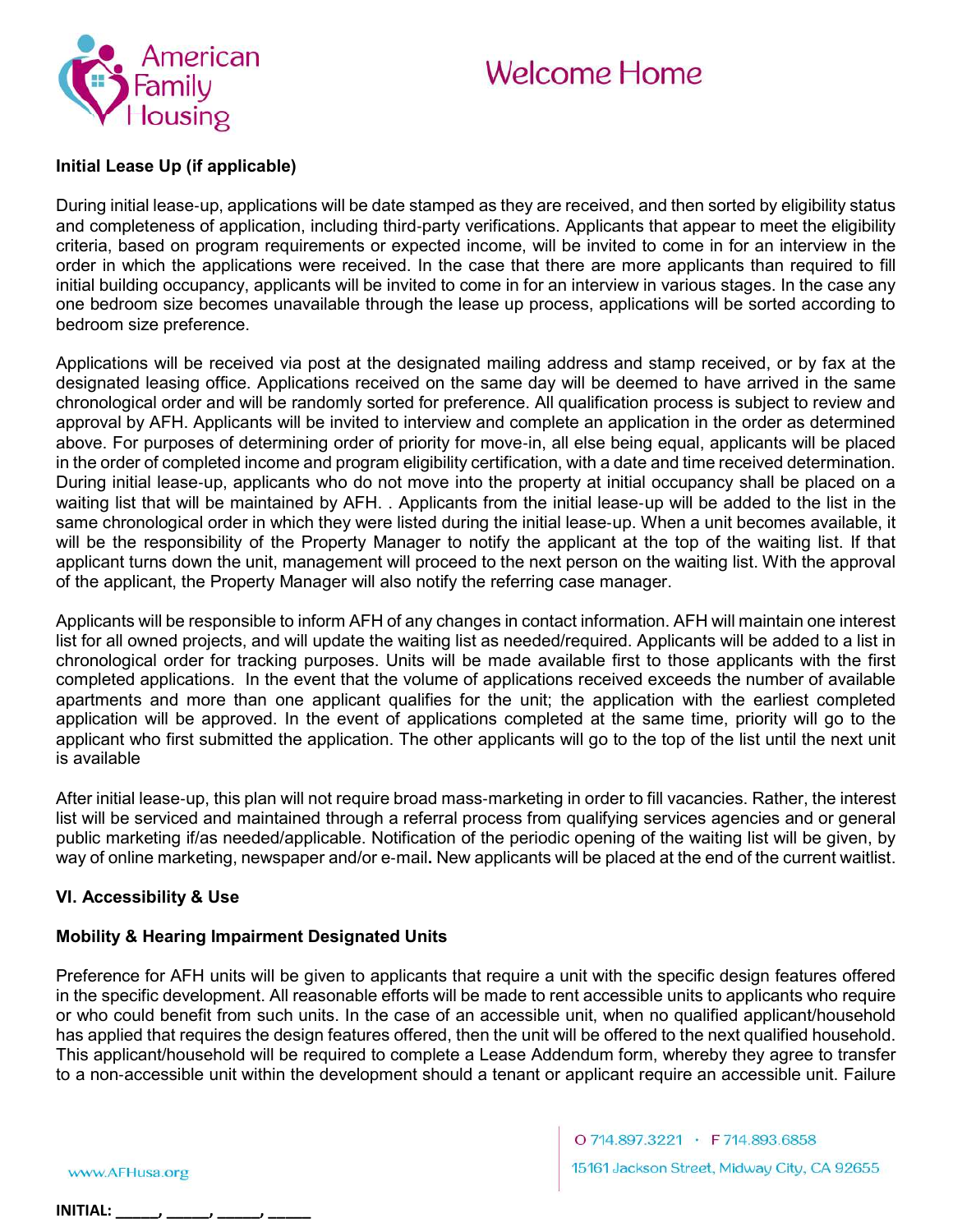



to accept or move to the offered unit shall be deemed material non‐compliance with the lease and would be cause for termination of tenancy.

If after occupying the accessible unit, the physical condition of a member of the household changes and a household member would then benefit from continued occupancy in the accessible unit, the household would not be required to move. Prior to requesting any individual or households to transfer, AFH will attempt to minimize disruption to any current individuals or households that currently occupy an AFH unit, but have no impairments that demonstrate a need for the specific design features. If an applicant or tenant requires an accessible unit, AFH will first determine whether reasonable efforts can be made to convert an adaptable unit to meet the specific needs of the applicant, pursuant to Section XII, before directing any current households to transfer to a non‐ accessible unit.

#### Reasonable Accommodation/Modifications

Reasonable accommodations and modifications will be made to meet the needs of disabled applicants, including applicants with both physical and/or mental disabilities. AFH will apply the same screening criteria to all applicants. However, AFH is obligated to offer qualified applicants with disabilities reasonable accommodations in the application of rules, practices, or services and structural alterations if said accommodation or modification will enable an otherwise eligible applicant or tenant with a disability an equal opportunity to access, use and enjoy the housing program. AFH is not, however, required to make a reasonable accommodation or physical modification if the accommodation or modification if:

- It will result in an undue financial burden to the property, or
- It fundamentally changes the nature of the housing program.

Individual requests for reasonable accommodations or modifications will be considered on a case‐by case basis. During initial lease‐up, all efforts will be made to accommodate reasonable requests pertaining to unit alterations, location of the unit, assistive animals, or other such requests, which are presented with the appropriate supporting documentation.

#### VII. VAWA

The Landlord may not consider incidents of domestic violence, dating violence or stalking as serious or repeated violations of the lease or other "good cause" for termination of assistance, tenancy or occupancy rights of the victim of abuse.

The Landlord may not consider criminal activity directly relating to abuse, engaged in by a member of a tenant's household or any guest or other person under the tenant's control, cause for termination of assistance, tenancy, or occupancy rights if the tenant or an immediate member of the tenant's family is the victim or threatened victim of that abuse.

The Landlord may request in writing that the victim, or a family member on the victim's behalf, certify that the individual is a victim of abuse and that the Certification of Domestic Violence, Dating Violence or Stalking, Form HUD-91066, or other documentation as noted on the certification form, be completed and submitted within 14 business days, or an agreed upon extension date, to receive protection under the VAWA. Failure to provide the certification or other supporting documentation within the specified timeframe may result in eviction.

www.AFHusa.org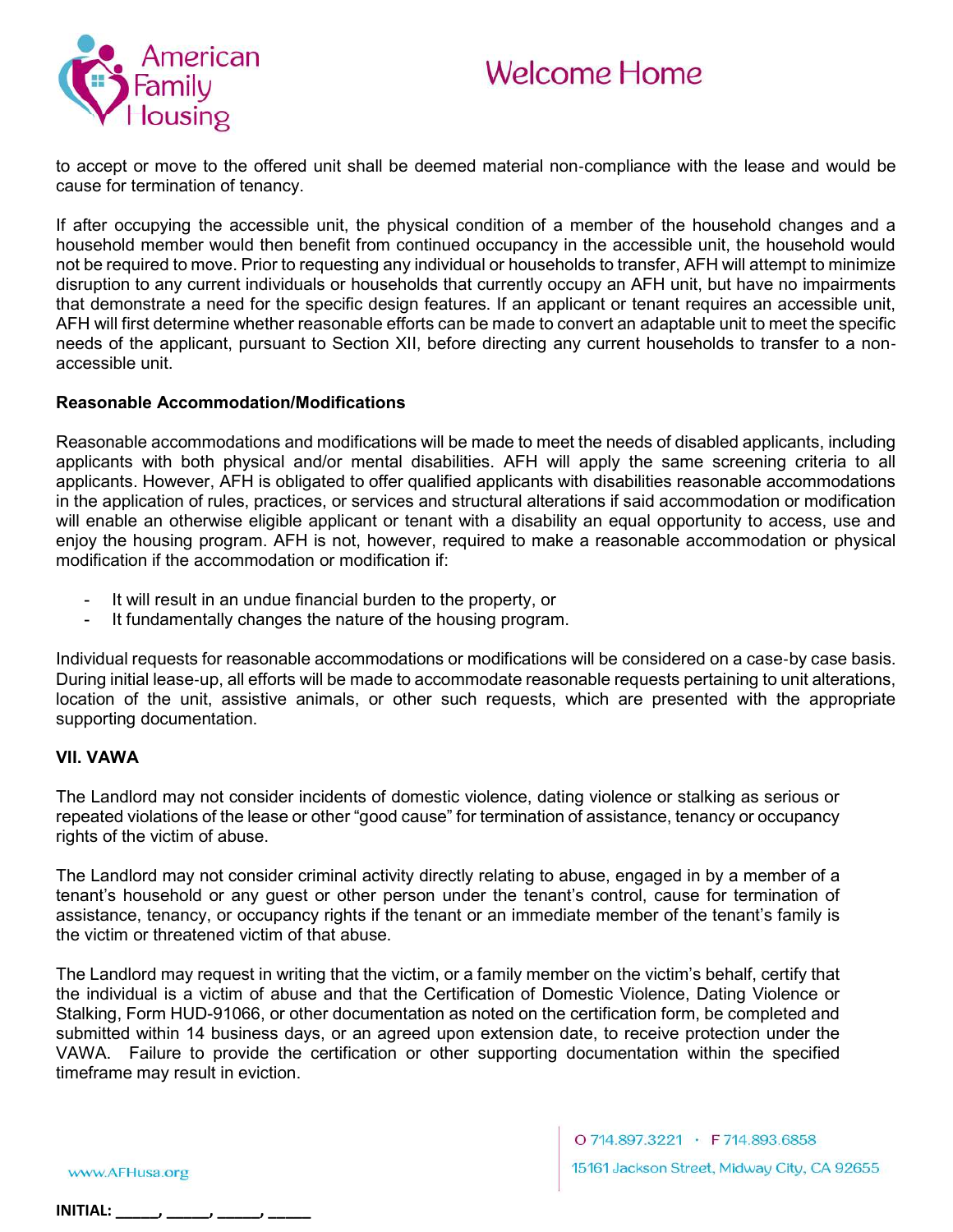

### VIII. Termination of Tenancy & Grievance Procedure

It will be the responsibility of the AFH to inform the applicant in writing of ineligibility or approval. Applicants/households who are found to be ineligible will be informed of their right to appeal this decision. At the request of applicant/household, a reasonable accommodation request will be considered. With the approval of the applicant, the referring case manager will also be notified. However, all applicants will have to demonstrate that they meet program requirements prior to approval.

A written appeal must be received by the Management Agent no later than fourteen (14) calendar days after the rejection letter is received. Within 5 business days of receipt of an appeal, the appeal will then be forwarded to the Regional Supervisor or Property Management Director. If the appeal concerns program qualifications not subject to the Management Agent review, the appeal shall also be provided to the Resident Services Coordinator for the property and, if appropriate or deemed necessary to conform to the program requirements and/or facilitate accordingly.

Units will not be held during the appeal process. If the appeal is successful and applicant is approved for occupancy, the applicant will be offered the next available unit. Applications may be rejected for any of the following:

- Blatant disrespect, disruptive, threatening, or harassing behavior toward management, the property, or other tenants exhibited by an applicant or family member any time prior to move‐in (or demonstrable history of such behavior)
- Anyone whose tenancy poses a demonstrable, current direct threat to the health and safety of other residents or the property.
- To the degree allowed under the Program requirements, this may include a negative landlord, homelessness or other reference, encompassing failure to comply with the lease, program rules, poor payment history or eviction for cause;
- Falsification of any information on the application;
- Household size that does not conform to the stated minimum and maximum sizes;
- Income exceeding the area median income limits established at the property;
- Full time student households as defined above will be rejected, unless they meet any of the exemptions allowed by the Program requirements. Full time status is determined by the subject educational institution or by an agent acceptable to the Programs.
- Failure to meet the applicable Community Resident Selection Criteria.

# IV. Marketing and Outreach

AFH will provide information about all aspects of the application process in order to eliminate as many obstacles to applying as possible. This will enable the general public & clients of these agencies to anticipate and positively address issues such as providing identifications, birth certificates, landlord references, credit reports, criminal background reports and other applicable supportive documentation needed to complete the application process.

Special marketing outreach consideration will be given to special needs populations. As early as possible, before construction completion, comprehensive application materials were made available to a comprehensive list of qualified services agencies. Notice may be given to these agencies and organizations by way of flyers, e‐mails, telephone calls, and in‐person visits. If specific agencies or organizations request information be given to consumers in the context of meetings, these requests will be honored, as staffing and resources allow.

www.AFHusa.org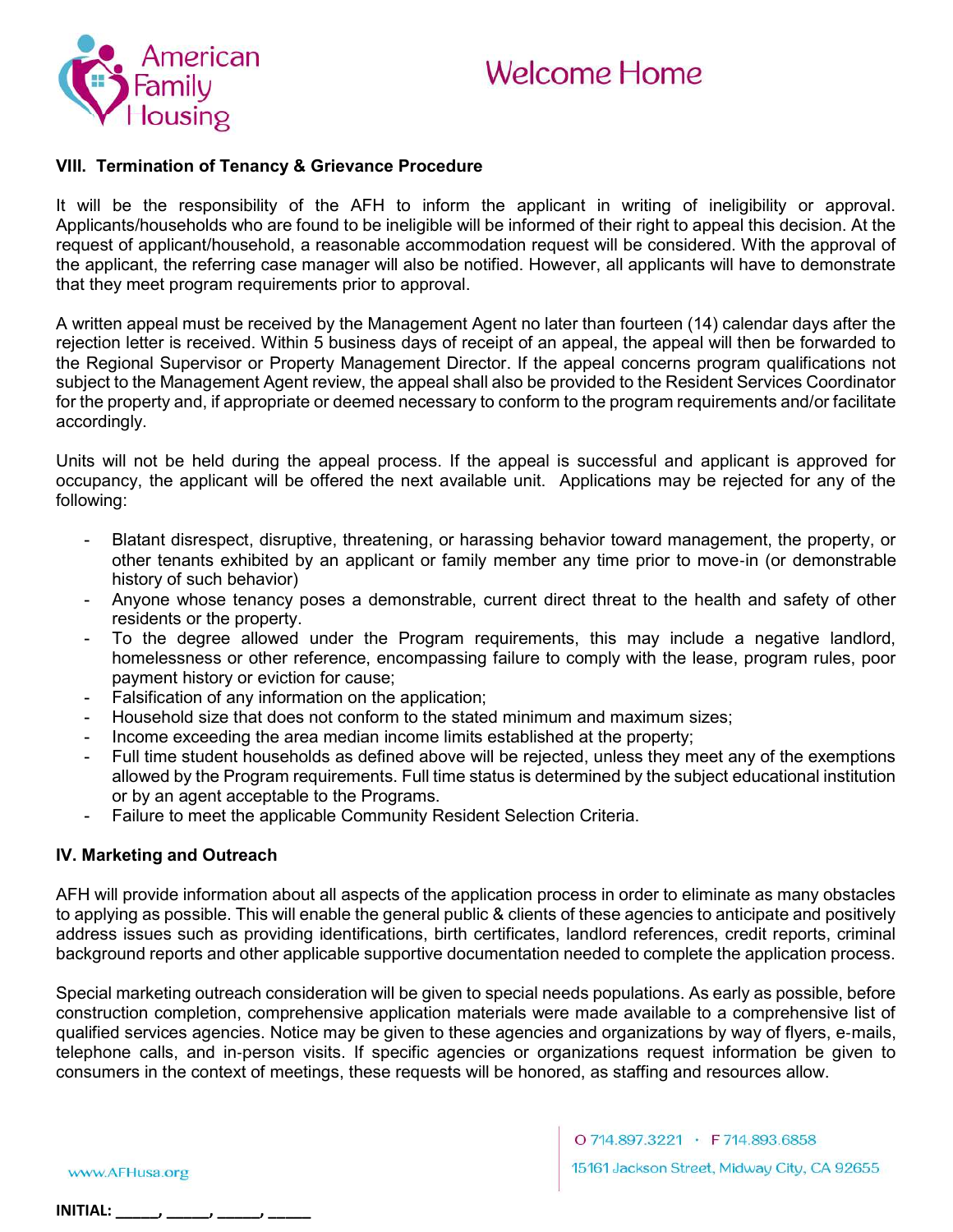

During the initial lease‐up period when applicable, AFH will provide support to individual applicants as requested (reasonable accommodation) by any applicant/household when requested. Should AFH be unable to assist directly, AFH will assist the client in finding any required assistance to facilitate this process. Because of limited resources, AFH will encourage existing case management to support their clients wherever possible so as to maximize the availability of AFH staff for applicants that have less support available.

Advertising and outreach efforts will occur in accordance with the property's Regulatory Agreement and Affirmative Marketing Plan. Advertising for this development will include the use of Equal Housing Opportunity logos to affirmatively market the units. Material to be used in affirmative marketing will include:

- A Fair Housing poster to be displayed in the rental office, where applicable, and wherever interviews take place.
- An Equal Housing Opportunity logo to be displayed on the development's sign, where applicable.
- An Equal Housing Opportunity logo to be displayed on the flyer and other marketing materials
- A Banner or community signage will be displayed at the property.
- Ads may be published in a major local newspaper.

#### V. AGREEMENT & ACKNOWLEDGMENT

Should any assistance with the application process, or have any questions/concerns, please contact the American Family Housing office at:

American Family Housing, Inc.

Midway City, CA 92655

#### 714-897-3221 Fax 714-893-6858

Under penalty of perjury, I/we certify that we have reviewed, understand and acknowledge all information and terms as presented in the American Family Housing (AFH) Resident Selection Criteria (RSC). All information provided, and to be provided, is true and accurate to the best of my/our knowledge. The undersigned further understand(s) that providing false representations herein or moving forward will constitute an act of fraud. False, misleading or incomplete information may result in the termination of application or lease agreement. All pages must be initialed by al household members, and all household members must sign below:

| Applicant, Head of Household | Date |                                                                                |
|------------------------------|------|--------------------------------------------------------------------------------|
| Applicant                    | Date |                                                                                |
| Applicant                    | Date |                                                                                |
| Applicant                    | Date |                                                                                |
| www.AFHusa.org               |      | O 714.897.3221 · F 714.893.6858<br>15161 Jackson Street, Midway City, CA 92655 |

# $INTIAL:$  \_\_\_\_\_, \_\_\_\_, \_\_\_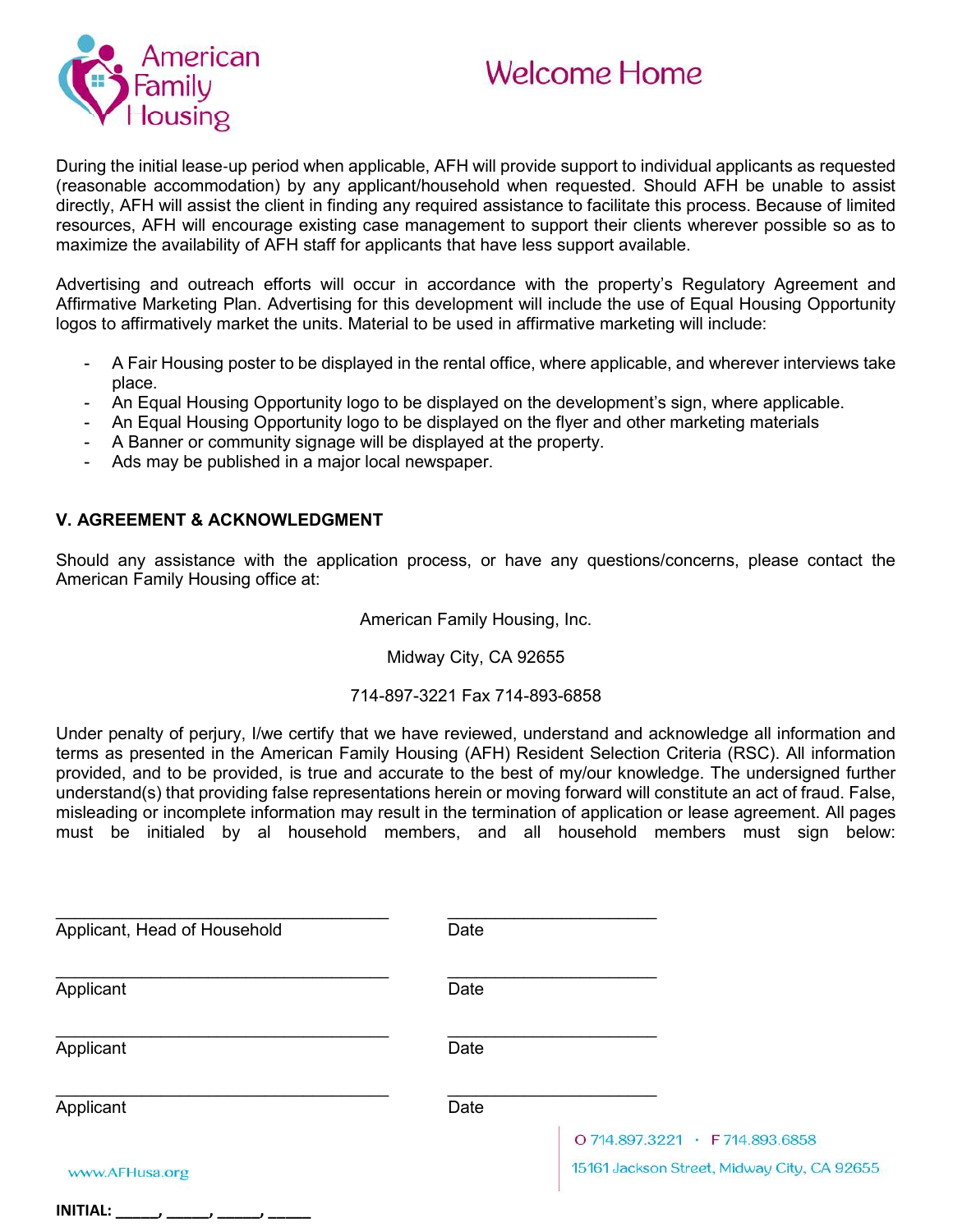# **APPLICATION TO RENT OR LEASE**

| <b>APPLICANT</b> Each Applicant over the age of 18 must complete their own application form | <i><b>PLEASE PRINT</b></i> |                   |                    |
|---------------------------------------------------------------------------------------------|----------------------------|-------------------|--------------------|
| First, Middle, Last Name                                                                    | Date of Birth              | Social Security # | Driver's License # |
|                                                                                             |                            |                   |                    |
| Other Names Used In the Last 10 Years                                                       | Home Phone                 | Cell Phone        | Email Address      |
|                                                                                             |                            |                   |                    |

## ADDITIONAL OCCUPANTS List everyone, who will live with you:

| <sup>1</sup> First, Middle, Last Name | Relationship To Applicant |
|---------------------------------------|---------------------------|
|                                       |                           |
|                                       |                           |
|                                       |                           |
|                                       |                           |

#### **EMPLOYMENT**

|                       | Current Employment | Prior Employment |
|-----------------------|--------------------|------------------|
| Employer              |                    |                  |
| Address               |                    |                  |
| <b>Employer Phone</b> |                    |                  |
| Job Title             |                    |                  |
| Name of Supervisor    |                    |                  |
| Dates of Employment   | From:<br>To:       | From:<br>To:     |
| Income Per Month      | \$                 | \$               |

#### **RESIDENCE**

|                       | <b>Current Residence</b> | Previous Residence | Previous Residence |
|-----------------------|--------------------------|--------------------|--------------------|
| <b>Street Address</b> |                          |                    |                    |
| City                  |                          |                    |                    |
| State & Zip           |                          |                    |                    |
| Dates of Stay         |                          |                    |                    |
| Owner/Manager<br>And  |                          |                    |                    |
| Phone number          |                          |                    |                    |
| Reason For Leaving    |                          |                    |                    |
| Last Rent Paid        |                          | \$                 |                    |

#### **VEHICLES**

| Automobiles | Make | Model | Color | Year | License No. |
|-------------|------|-------|-------|------|-------------|
|             |      |       |       |      |             |
|             |      |       |       |      |             |
| Motorcycles |      |       |       |      |             |

#### **PERSONAL REFERENCES**

| In Case Of Emergency, Notify      | Address/City | Phone | Relationship |
|-----------------------------------|--------------|-------|--------------|
|                                   |              |       |              |
| Close Friend                      |              |       |              |
|                                   |              |       |              |
| Nearest Relative Living Elsewhere |              |       |              |
|                                   |              |       |              |



AOA Form No. 100A (Rev. 07/10) - Copyright 2006 - Apartment Owners Association of California, Inc . www.aoausa.com<br>San Fernando Valley (818) 988-9200 - Los Angeles (323) 937-8811 - Long Beach (562) 597-2422 - Garden Grove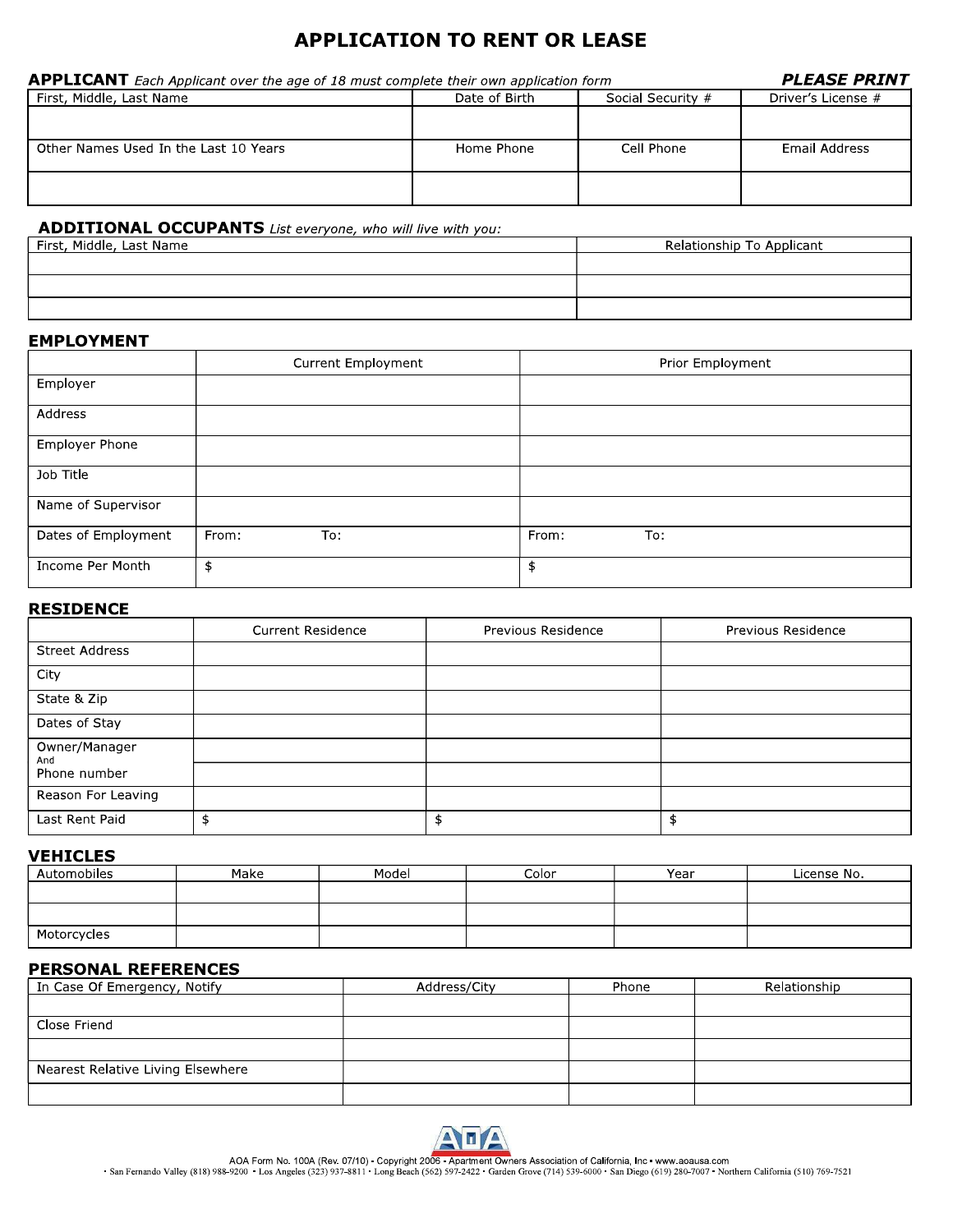#### **CREDIT INFORMATION** Please list all your financial obligations

| Name of Bank or Savings & Loan |             | <b>Branch or Address</b> |                | Account No.    |             |
|--------------------------------|-------------|--------------------------|----------------|----------------|-------------|
|                                |             |                          | Checking       |                |             |
|                                |             |                          | <b>Savings</b> |                |             |
| <b>Credit Accounts</b>         | Account No. | Address/City             | Phone          | <b>Balance</b> | Due Monthly |
|                                |             |                          |                |                |             |
|                                |             |                          |                |                |             |
|                                |             |                          |                |                |             |
|                                |             |                          |                |                |             |
|                                |             |                          |                |                |             |

#### **GENERAL INFORMATION** *Check answer that applies*

|                | <b>NERAL INFORMATION</b> Check answer that applies                                                                                       |              |             |
|----------------|------------------------------------------------------------------------------------------------------------------------------------------|--------------|-------------|
|                | Do you smoke?                                                                                                                            | <b>TYES</b>  | -INO        |
|                | Do you have any pets?                                                                                                                    | <b>TYES</b>  | <b>TINO</b> |
| ٠              | Have you ever filed for bankruptcy?                                                                                                      | <b>TYES</b>  | ⊟NO         |
|                | Do you have any musical instruments?                                                                                                     | IYES         | $\Box$ NO   |
| ٠.             | Do you have any water-filled furniture or do you intend to use<br>water filled furniture in the apartment?                               | $\Box$ YES   | – Ino       |
| $\blacksquare$ | Have you ever been convicted for selling, possessing,<br>distributing or manufacturing illegal drugs or convicted of any<br>other crime? | $\sqcap$ YES | ⊟NO         |
| п.             | Have you ever been evicted for non-payment of rent or any<br>other reason?                                                               | TYES         | - INO       |

Please explain any "yes" answers to the above questions:

Why are you leaving your current residence? \_\_\_\_\_\_\_\_\_\_\_\_\_\_\_\_\_\_\_\_\_\_\_\_\_\_ \_

| The applicant hereby applies to rent/lease Apartment #______________at                            |                                                                               |
|---------------------------------------------------------------------------------------------------|-------------------------------------------------------------------------------|
|                                                                                                   | for $\frac{1}{2}$ ____________ per month, and upon owner's approval agrees to |
| enter into a Rental Agreement and/or Lease and pay all rent and security deposits required before |                                                                               |
| occupancy.                                                                                        |                                                                               |

An application fee of \$ 35.00 is hereby submitted for the cost of processing this application, to obtain credit history and other background information.

**Applicant represents that all information given on this application is true and correct. Applicant hereby authorizes verification of all references and facts, including but not limited to current and previous landlords and employers, and personal references. Applicant hereby authorizes owner/agent to obtain Unlawful Detainer, Credit Reports, Telechecks, and/or criminal background reports. Applicant agrees to furnish additional credit and/or personal references upon request. Applicant understands that incomplete or incorrect information provided in the application may cause a delay in processing which may result in denial of tenancy. Applicant hereby waives any claim and releases from liability any person providing or obtaining said verification or additional information.** 

Applicant:

 $Date:$ 

(Signature required)

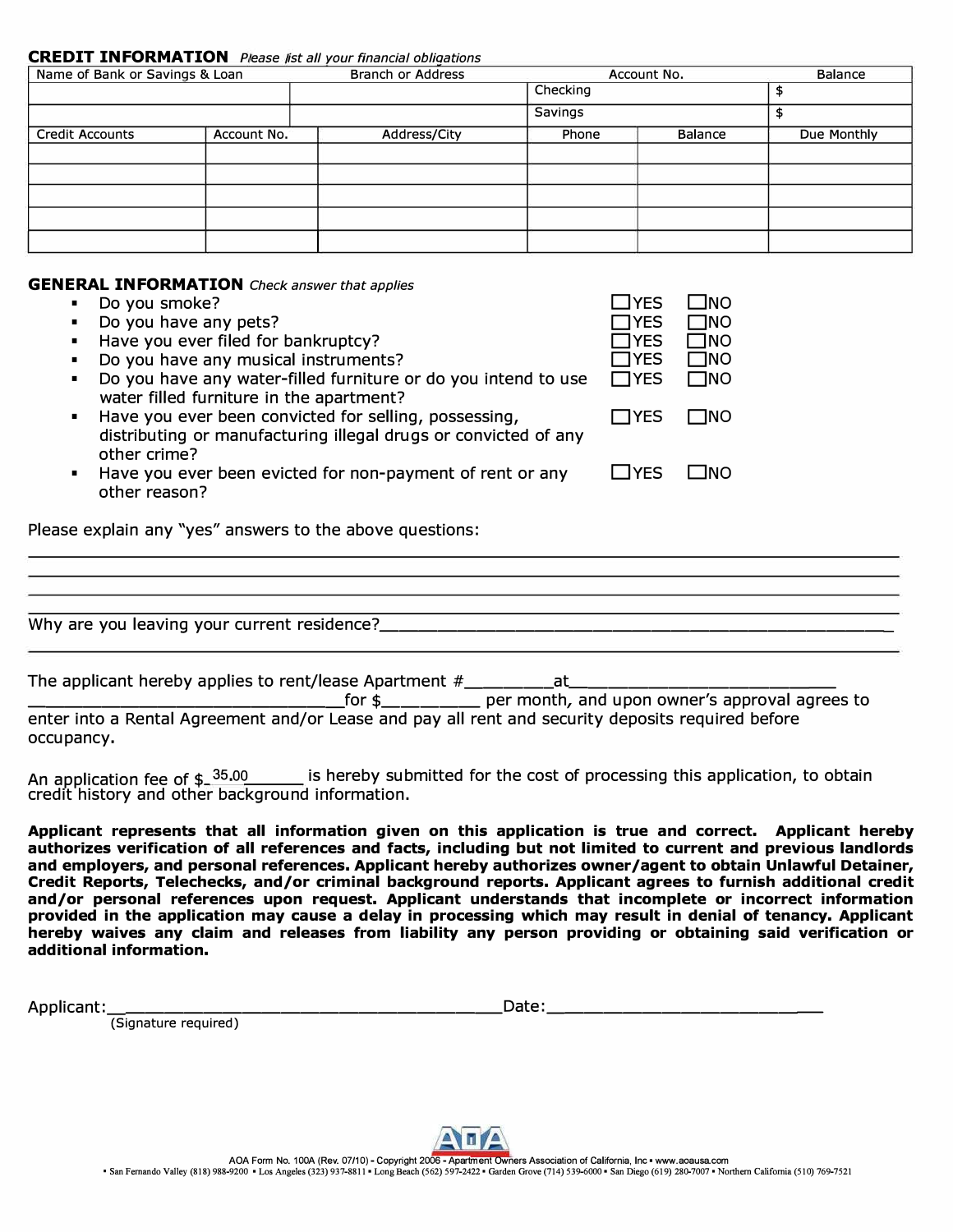| NAME:      |                                                                              |                                             |                                                                                                                                                                          | <b>TELEPHONE NUMBER:</b>                                                                                                                                                                                                                                                                                                                                            |
|------------|------------------------------------------------------------------------------|---------------------------------------------|--------------------------------------------------------------------------------------------------------------------------------------------------------------------------|---------------------------------------------------------------------------------------------------------------------------------------------------------------------------------------------------------------------------------------------------------------------------------------------------------------------------------------------------------------------|
|            | <b>Initial Certification</b><br>$\mathbf{BIN} \#$<br><b>Re-certification</b> |                                             |                                                                                                                                                                          |                                                                                                                                                                                                                                                                                                                                                                     |
|            |                                                                              | Other                                       |                                                                                                                                                                          | Unit $#$                                                                                                                                                                                                                                                                                                                                                            |
|            | <b>YES</b>                                                                   | <b>INCOME INFORMATION</b><br>N <sub>O</sub> |                                                                                                                                                                          | <b>MONTHLY GROSS INCOME</b>                                                                                                                                                                                                                                                                                                                                         |
| 1.         | $\Box$                                                                       | $\Box$                                      | I am self-employed. (List nature of self employment)                                                                                                                     | (use net income from self-employment only)                                                                                                                                                                                                                                                                                                                          |
|            |                                                                              |                                             |                                                                                                                                                                          | s                                                                                                                                                                                                                                                                                                                                                                   |
| 2.         | $\Box$                                                                       | $\Box$                                      | I have a job and receive wages, salary, overtime pay, commissions, fees, tips, bonuses, and/or<br>other compensation: List the businesses and/or companies that pay you: |                                                                                                                                                                                                                                                                                                                                                                     |
|            |                                                                              |                                             | Name of Employer                                                                                                                                                         |                                                                                                                                                                                                                                                                                                                                                                     |
|            |                                                                              |                                             | 1)                                                                                                                                                                       | s                                                                                                                                                                                                                                                                                                                                                                   |
|            |                                                                              |                                             |                                                                                                                                                                          |                                                                                                                                                                                                                                                                                                                                                                     |
|            |                                                                              |                                             | 2)                                                                                                                                                                       | $\sim$                                                                                                                                                                                                                                                                                                                                                              |
|            |                                                                              |                                             | 3)                                                                                                                                                                       | s                                                                                                                                                                                                                                                                                                                                                                   |
| 3.         | о                                                                            | П                                           | I receive cash contributions of gifts including rent or utility payments, on an ongoing basis from<br>persons not living with me.                                        | $\sim$                                                                                                                                                                                                                                                                                                                                                              |
| 4.         | $\Box$                                                                       | $\Box$                                      | I receive unemployment benefits.                                                                                                                                         | $\mathbb{S}$                                                                                                                                                                                                                                                                                                                                                        |
| 5.         | о                                                                            | О                                           | I receive Veteran's Administration, GI Bill, or National Guard/Military benefits/income.                                                                                 | $\sim$                                                                                                                                                                                                                                                                                                                                                              |
| 6.         | $\Box$                                                                       | ο                                           | I receive periodic social security payments.                                                                                                                             | $\sim$                                                                                                                                                                                                                                                                                                                                                              |
| 7.         | Ο                                                                            | о                                           | The household receives unearned income from family members age 17 or under (example:                                                                                     |                                                                                                                                                                                                                                                                                                                                                                     |
|            |                                                                              |                                             | Social Security, Trust Fund disbursements, etc.).                                                                                                                        | $\mathbb{S}$                                                                                                                                                                                                                                                                                                                                                        |
| 8.         | $\Box$                                                                       | П                                           | I receive Supplemental Security Income (SSI).                                                                                                                            | $\mathbb{S}$ and $\mathbb{S}$                                                                                                                                                                                                                                                                                                                                       |
| 9.         | П                                                                            | $\Box$                                      | I receive disability or death benefits other than Social Security.                                                                                                       | $\sim$                                                                                                                                                                                                                                                                                                                                                              |
| 10. $\Box$ |                                                                              | П                                           | I receive Public Assistance Income (examples: TANF, AFDC)                                                                                                                | $\begin{picture}(20,20) \put(0,0){\vector(1,0){100}} \put(15,0){\vector(1,0){100}} \put(15,0){\vector(1,0){100}} \put(15,0){\vector(1,0){100}} \put(15,0){\vector(1,0){100}} \put(15,0){\vector(1,0){100}} \put(15,0){\vector(1,0){100}} \put(15,0){\vector(1,0){100}} \put(15,0){\vector(1,0){100}} \put(15,0){\vector(1,0){100}} \put(15,0){\vector(1,0){100}} \$ |
| 11. $\Box$ |                                                                              | П                                           | I am entitled to receive child support payments.                                                                                                                         |                                                                                                                                                                                                                                                                                                                                                                     |
|            |                                                                              |                                             | I am currently receiving child support payments.                                                                                                                         |                                                                                                                                                                                                                                                                                                                                                                     |
|            | $\Box$                                                                       | $\Box$                                      | If yes, from how many persons do you receive support?                                                                                                                    | $\frac{1}{\sqrt{1-\frac{1}{2}}\cdot\frac{1}{2}}$<br>$\sim$                                                                                                                                                                                                                                                                                                          |
|            | $\Box$                                                                       | $\Box$                                      | I am currently making efforts to collect child support owed to me. List efforts being made to<br>collect child support:                                                  |                                                                                                                                                                                                                                                                                                                                                                     |
|            |                                                                              |                                             |                                                                                                                                                                          |                                                                                                                                                                                                                                                                                                                                                                     |
| 12. $\Box$ |                                                                              | $\Box$                                      | I receive alimony/spousal support payments                                                                                                                               | $\mathbb{S}$                                                                                                                                                                                                                                                                                                                                                        |
| 13. $\Box$ |                                                                              | П                                           | I receive periodic payments from trusts, annuities, inheritance, retirement funds or pensions,                                                                           |                                                                                                                                                                                                                                                                                                                                                                     |
|            |                                                                              |                                             | insurance policies, or lottery winnings.                                                                                                                                 | $\mathbf S$                                                                                                                                                                                                                                                                                                                                                         |
|            |                                                                              |                                             | If yes, list sources:                                                                                                                                                    | \$                                                                                                                                                                                                                                                                                                                                                                  |
|            |                                                                              |                                             | 1)<br>I receive income from real or personal property.                                                                                                                   |                                                                                                                                                                                                                                                                                                                                                                     |
| 14. $\Box$ |                                                                              | П                                           |                                                                                                                                                                          | (use net earned income)<br>\$                                                                                                                                                                                                                                                                                                                                       |
| 15. $\Box$ |                                                                              | $\Box$                                      | Student financial aid (public or private, not including student loans)                                                                                                   |                                                                                                                                                                                                                                                                                                                                                                     |
|            |                                                                              |                                             | Subtract cost of tuition from Aid received                                                                                                                               | S.                                                                                                                                                                                                                                                                                                                                                                  |
|            |                                                                              |                                             | *For Households receiving Section 8 Assistance Only                                                                                                                      |                                                                                                                                                                                                                                                                                                                                                                     |

#### ASSET INFORMATION

| YES        | N <sub>O</sub> |                               | <b>INTEREST RATE</b> | <b>CASH VALUE</b> |
|------------|----------------|-------------------------------|----------------------|-------------------|
| 16. $\Box$ | $\Box$         | I have a checking account(s). |                      |                   |
|            |                | If yes, list bank $(s)$       |                      |                   |
|            |                |                               | $\frac{6}{6}$        |                   |
|            |                |                               | $\frac{0}{0}$        |                   |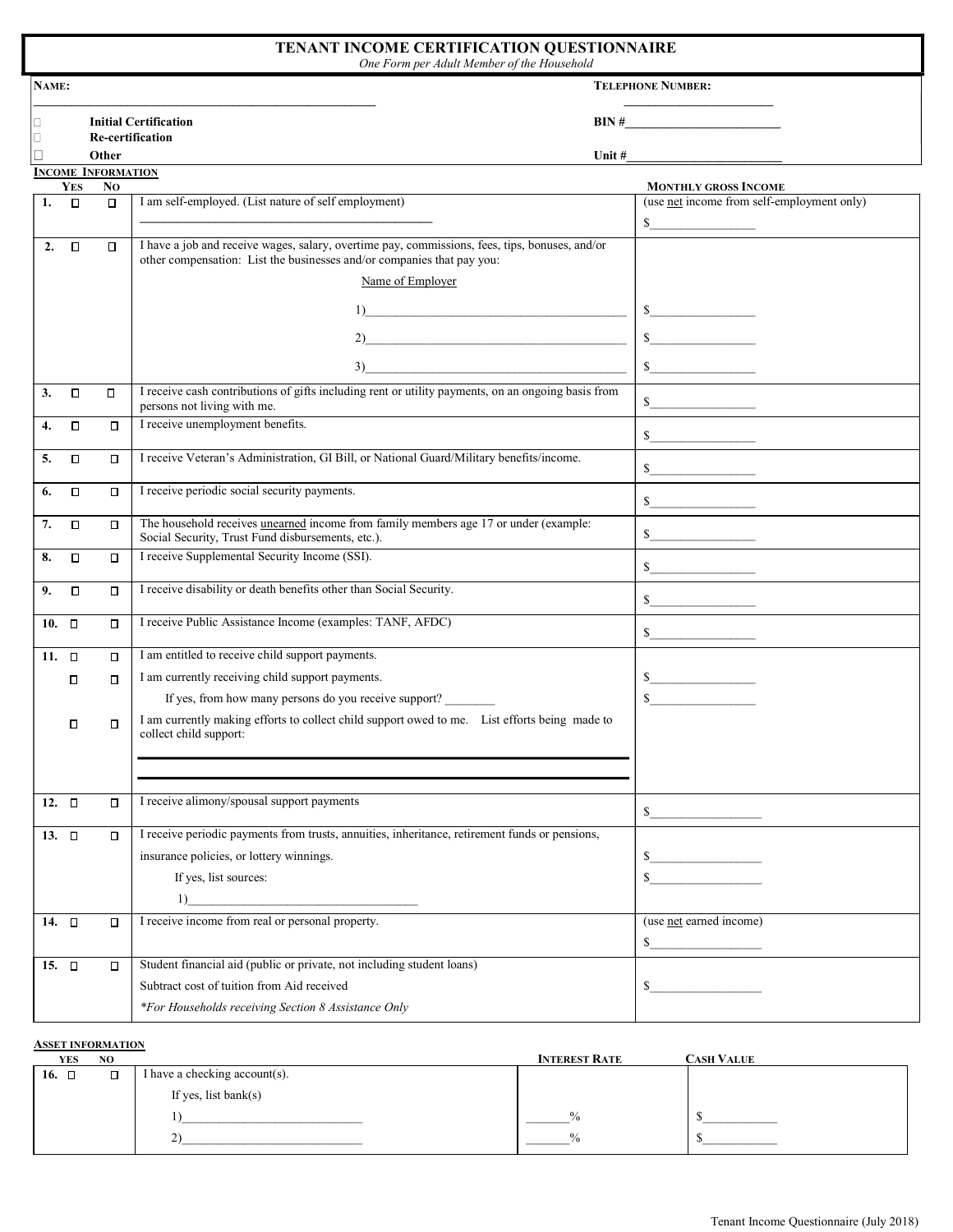| 17. $\square$ | $\Box$ | I have a savings account(s)                                                                                                                                                                                                                                                                                                                                                       |               |                                |
|---------------|--------|-----------------------------------------------------------------------------------------------------------------------------------------------------------------------------------------------------------------------------------------------------------------------------------------------------------------------------------------------------------------------------------|---------------|--------------------------------|
|               |        | If yes, list bank(s)                                                                                                                                                                                                                                                                                                                                                              |               |                                |
|               |        | $\boxed{1}$                                                                                                                                                                                                                                                                                                                                                                       | $\frac{0}{0}$ | S                              |
|               |        | 2)                                                                                                                                                                                                                                                                                                                                                                                | $\frac{0}{0}$ | $\mathbb{S}$                   |
| 18. $\square$ | $\Box$ | I have an EBT, Debit Visa, MasterCard account(s). (Including Social                                                                                                                                                                                                                                                                                                               |               |                                |
|               |        | Security wages, Unemployment, Public Assistance, Disability, Etc)                                                                                                                                                                                                                                                                                                                 |               |                                |
|               |        | If yes, list sources(s) of income being received/type of $account(s)$                                                                                                                                                                                                                                                                                                             |               |                                |
|               |        | $\begin{tabular}{ c c c c } \hline \quad \quad & \quad \quad & \quad \quad & \quad \quad \\ \hline \end{tabular}$                                                                                                                                                                                                                                                                 |               | $\sim$                         |
|               |        | 2)                                                                                                                                                                                                                                                                                                                                                                                |               | \$                             |
|               |        | $\begin{array}{c} \hline \text{3)} \end{array}$                                                                                                                                                                                                                                                                                                                                   |               | \$                             |
| 19. $\square$ | $\Box$ | I have a revocable trust(s)                                                                                                                                                                                                                                                                                                                                                       |               |                                |
|               |        | If yes, list bank(s)                                                                                                                                                                                                                                                                                                                                                              |               |                                |
|               |        | 1)                                                                                                                                                                                                                                                                                                                                                                                | $\frac{0}{0}$ | s                              |
| $20. \square$ | $\Box$ | I own real estate.                                                                                                                                                                                                                                                                                                                                                                |               |                                |
|               |        | If yes, provide description:                                                                                                                                                                                                                                                                                                                                                      |               | $\mathbb{S}$                   |
|               |        |                                                                                                                                                                                                                                                                                                                                                                                   |               |                                |
| $21. \square$ | $\Box$ | I own stocks, bonds, or Treasury Bills                                                                                                                                                                                                                                                                                                                                            |               |                                |
|               |        | If yes, list sources/bank names                                                                                                                                                                                                                                                                                                                                                   |               |                                |
|               |        | 1)                                                                                                                                                                                                                                                                                                                                                                                | $\%$          | $\frac{\text{S}}{\text{S}}$    |
|               |        | $2)$ and $\overline{\phantom{a}1}$                                                                                                                                                                                                                                                                                                                                                | $\frac{0}{0}$ | $\mathbb{S}$                   |
|               |        | 3)                                                                                                                                                                                                                                                                                                                                                                                | $\frac{0}{0}$ | \$                             |
| 22. $\square$ | $\Box$ | I have Certificates of Deposit (CD) or Money Market Account(s).                                                                                                                                                                                                                                                                                                                   |               |                                |
|               |        | If yes, list sources/bank names                                                                                                                                                                                                                                                                                                                                                   |               |                                |
|               |        | 1)                                                                                                                                                                                                                                                                                                                                                                                | $\frac{0}{0}$ | $\sim$                         |
|               |        | 2)                                                                                                                                                                                                                                                                                                                                                                                | $\frac{0}{0}$ | $\sim$                         |
|               |        | 3)                                                                                                                                                                                                                                                                                                                                                                                | $\frac{0}{0}$ | $\sim$                         |
| 23. $\square$ | $\Box$ | I have an IRA/Lump Sum Pension/Keogh Account/401K.                                                                                                                                                                                                                                                                                                                                |               |                                |
|               |        | If yes, list bank $(s)$                                                                                                                                                                                                                                                                                                                                                           |               |                                |
|               |        | $\boxed{1}$                                                                                                                                                                                                                                                                                                                                                                       | $\frac{0}{0}$ | S.<br><b>Contract Contract</b> |
|               |        | 2)                                                                                                                                                                                                                                                                                                                                                                                | $\frac{0}{0}$ | $\mathbb{S}$                   |
| 24. $\Box$    | П      | I have a whole life insurance policy.                                                                                                                                                                                                                                                                                                                                             |               |                                |
|               |        | If yes, how many policies                                                                                                                                                                                                                                                                                                                                                         |               | \$                             |
| $25. \square$ | О      | I have cash on hand.                                                                                                                                                                                                                                                                                                                                                              |               | $S_{-}$                        |
| 26. $\square$ | 0      | I have disposed of assets (i.e. gave away money/assets) for less than the<br>fair market value in the past 2 years.                                                                                                                                                                                                                                                               |               |                                |
|               |        | If yes, list items and date disposed:                                                                                                                                                                                                                                                                                                                                             |               |                                |
|               |        |                                                                                                                                                                                                                                                                                                                                                                                   |               |                                |
|               |        | $\begin{picture}(20,10) \put(0,0){\vector(1,0){10}} \put(15,0){\vector(1,0){10}} \put(15,0){\vector(1,0){10}} \put(15,0){\vector(1,0){10}} \put(15,0){\vector(1,0){10}} \put(15,0){\vector(1,0){10}} \put(15,0){\vector(1,0){10}} \put(15,0){\vector(1,0){10}} \put(15,0){\vector(1,0){10}} \put(15,0){\vector(1,0){10}} \put(15,0){\vector(1,0){10}} \put(15,0){\vector(1$<br>2) |               | $S_{-}$                        |
|               |        |                                                                                                                                                                                                                                                                                                                                                                                   |               | $\mathbb{S}$                   |

#### STUDENT STATUS

| YES. | NO. |                                                                                                                                            |
|------|-----|--------------------------------------------------------------------------------------------------------------------------------------------|
|      |     | Does the household consist of all persons who are <u>full-time</u> students (Examples: K-12, College, Trade School, etc.)?                 |
|      |     | Does the household consist of all persons who have been a full-time student 5 months in the current calendar year?                         |
|      |     | Does your household anticipate becoming an all full-time student household in the next 12 months?                                          |
|      |     | If you answered yes to any of the previous three questions are you:                                                                        |
|      |     | Receiving assistance under Title IV of the Social Security Act (AFDC/TANF/Cal Works - not SSA/SSI)                                         |
|      |     | Enrolled in a job training program receiving assistance through the Job Training Participation Act (JTPA) or<br>٠<br>other similar program |
|      |     | Married and filing (or are entitled to file) a joint tax return                                                                            |
|      |     | Single parent with a dependant child or children and neither you nor your child(ren) are dependent of another<br>individual                |
|      |     | Previously enrolled in the Foster Care program (currently age 18-24)                                                                       |

UNDER PENALTIES OF PERJURY, I CERTIFY THAT THE INFORMATION PRESENTED ON THIS FORM IS TRUE AND ACCURATE TO THE BEST OF MY/OUR KNOWLEDGE. THE UNDERSIGNED FURTHER UNDERSTANDS THAT PROVIDING FALSE REPRESENTATIONS HEREIN CONSTITUES AN ACT OF FRAUD. FALSE, MISLEADING OR INCOMPLETE INFORMATION WILL RESULT IN THE DENIAL OF APPLICATION OR TERMINATION OF THE LEASE AGREEMENT.

 $\_$  , and the state of the state of the state of the state of the state of the state of the state of the state of the state of the state of the state of the state of the state of the state of the state of the state of the PRINTED NAME OF APPLICANT/TENANT SIGNATURE OF APPLICANT/TENANT DATE

 $\_$  , and the contribution of the contribution of  $\mathcal{L}_\mathbf{z}$  , and the contribution of  $\mathcal{L}_\mathbf{z}$  , and the contribution of  $\mathcal{L}_\mathbf{z}$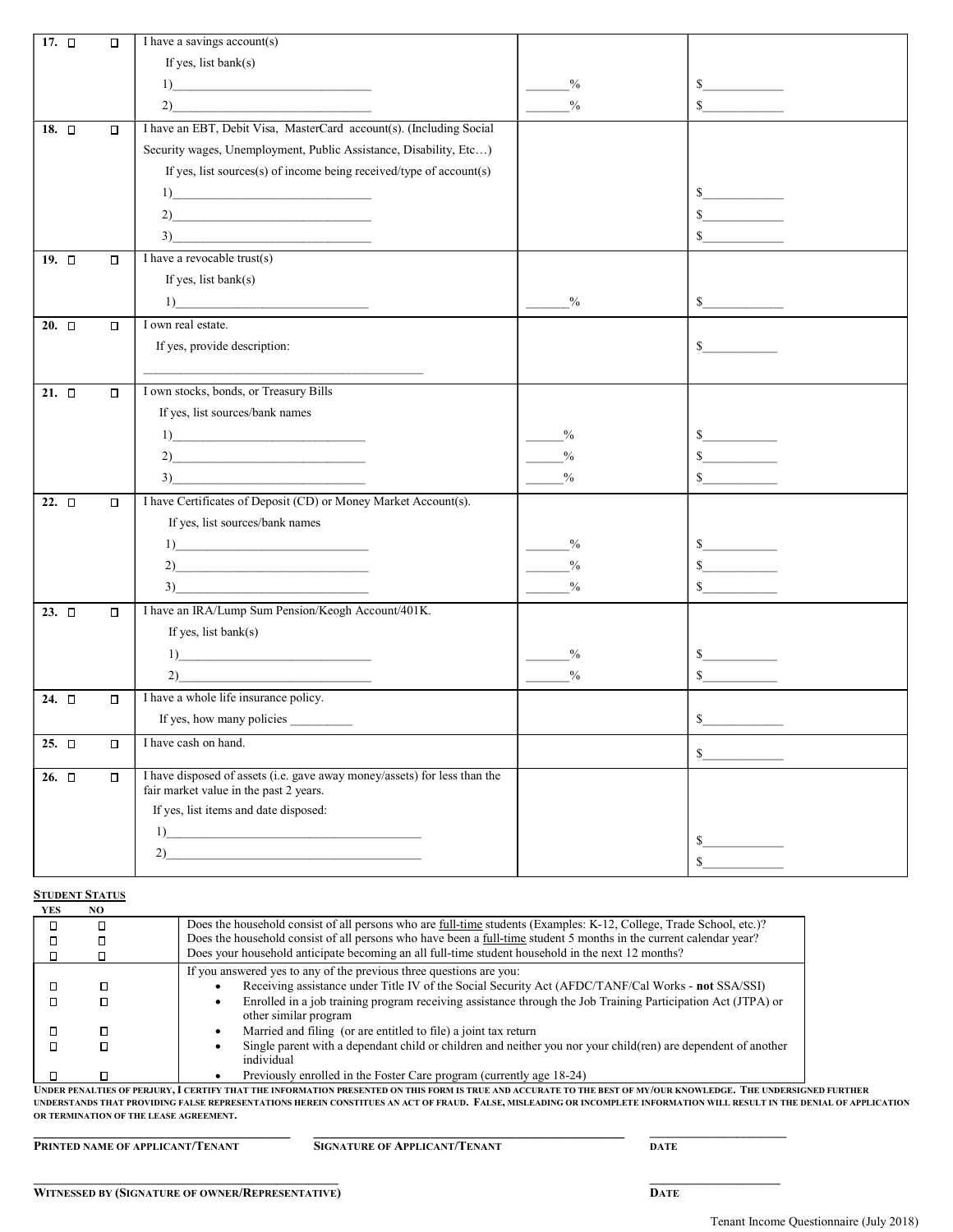#### AMERICAN FAMILY HOUSING

15161 Jackson Street Midway City, CA 92655 (714) 897-3221

# TENANT RELEASE AND CONSENT

I/We  $\blacksquare$  , authorize & consent for the requested information to be released to **American Family Housing** upon request.

#### **INFORMATION COVERED**

I/We understand that previous or current information regarding me/us may be needed. Verifications and inquiries that may be requested include, but are not limited to: personal identity: employment, income, and assets; medical or child care allowances. I/We understand that this authorization cannot be used to obtain any information about me/us that is not pertinent to my eligibility for and continued participation as Qualified Tenant.

#### **GROUPS OR INDIVIDUALS THAT MAY BE ASKED**

The groups or individuals that may be asked to release the above information include, but are no limited to:

Past and Present Employers Previous Landlords (including Public Housing Agencies) Support and Alimony Providers

Welfare Agencies State Unemployment Agencies Social Security Administration Medical and Child Care Providers

Veterans Administration Retirement Systems Banks and other Financial **Institutions** 

#### **CONDITIONS**

I/We agree that a photocopy of this authorization may be used for the purposes stated above. The original of this authorization is on file and will stay in effect for a year and one month from the date signed. I/We understand I/We have a right to review this file and correct information that I/We can prove is incorrect.

| Applicant (adult)    | Print Name | Date |  |
|----------------------|------------|------|--|
| Co-applicant (adult) | Print Name | Date |  |
| Co-applicant (adult) | Print Name | Date |  |
| Co-applicant (adult) | Print Name | Date |  |



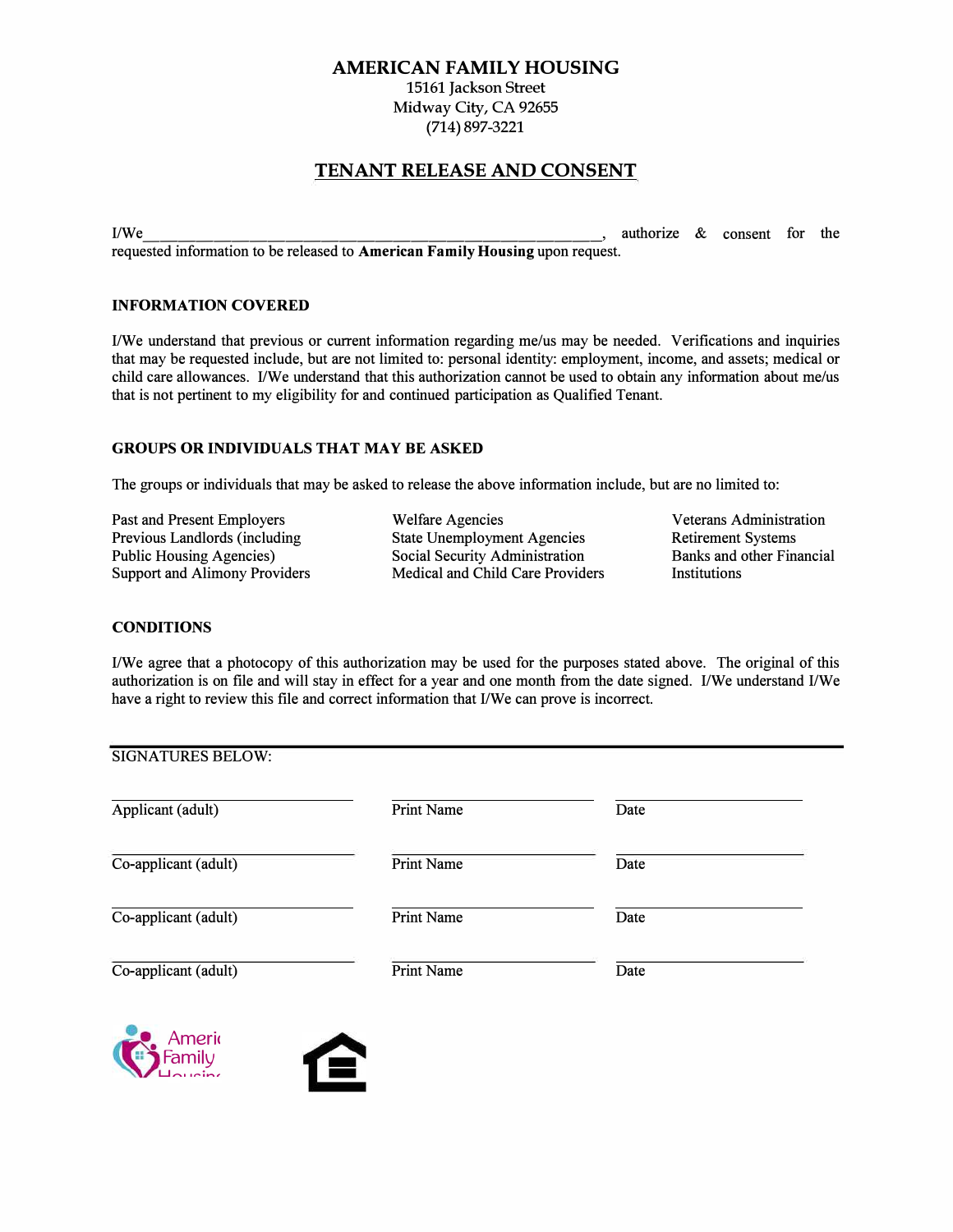#### **Fair Housing and Equal Opportunity for All Non-Discrimination**

#### *Equal Access to Housing in HUD Programs – Regardless of Sexual Orientation or Gender Identity* **–**

**The Owner/Agent will comply with the requirements established in the Final Rule which ensures that HUD's core housing programs are open to all eligible persons regardless of race, religion, sex national origin, gender, disability, familial status, sexual orientation, gender identity or marital status in any phase of the occupancy process. No Owner/Agent or administrator of HUD-assisted housing may inquire about the sexual orientation or gender identity of an applicant or occupant for purposes of determining eligibility**.

It is the policy of American Family Housing (AFH) to comply fully with Title VI of the Civil Rights Act of 1964, Title VIII and Section 3 of the Civil Rights Act of 1968 (as amended by the Community Development Act of 1974), Executive Order 11063, Section 504 of the Rehabilitation Act of 1973, the Age Discrimination Act of 1975, and any legislation protecting the individual rights of residents, applicants or staff which may subsequently be enacted. Further AFH will comply with the requirements established in the Final Rule which ensures that HUD's core housing programs are open to all eligible persons regardless of race, religion, sex national origin, gender, disability, familial status, sexual orientation, gender identity or marital status in any phase of the occupancy process.

Per section 311 of the Fair Employment and Housing Act, 2 CCR Section 12005 et seq, AFH follows all of California's fair housing laws that apply in all shelters, including emergency, overnight, and transitional shelters. The Department of Fair Employment and Housing enforces laws that protect participants from illegal discrimination and harassment in shelters based on actual or perceived:

• Ancestry, national origin • Marital status • Citizenship\* • Military and veteran Status • Disability, mental or physical • Primary language\* • Familial status • Race, color • Gender identity, gender • Religious expression • Genetic information • Sexual orientation • Immigration status\* • Source of income

SEXUAL HARASSMENT: Sexual harassment is unlawful whether it occurs between shelter staff and residents, or between residents. Sexual harassment includes demands for sex or sexual acts in order to stay at a shelter. Sexual harassment also includes other unwelcome sexual conduct that makes it hard to keep living in or feel comfortable in a shelter. A victim of sexual harassment can be any gender. Shelters have a duty to prevent sexual harassment from occurring between program participants.

#### PROTECTIONS BASED ON SEXUAL ORIENTATION, GENDER IDENTITY, AND GENDER

EXPRESSION: It is unlawful to discriminate against or harass individuals in shelters based on their sexual orientation, gender identity, or gender expression. This includes individuals who identify as transgender and those who identify as non-binary. Shelters must determine eligibility for housing \*Covered under the Unruh Civil Rights Act, which applies to most housing accommodations in California regardless of sexual orientation or gender identity. American Family Housing shall take non-discriminatory steps to address the privacy and safety concerns of all residents.

PEOPLE WITH DISABILITIES: AFH will ensure that people with disabilities are not discriminated against in any programs or services. People with disabilities must be able to physically access a shelter. People with disabilities may request a reasonable accommodation to rules and policies that will allow them to live in, use, and enjoy a shelter equally as others without a disability.

IMMIGRATION STATUS, CITIZEN STATUS, PRIMARY LANGUAGE, NATIONAL ORIGIN: We will ensure no person is treated differently when accessing shelter services based on immigration status, citizenship status, primary language, or national origin. All Californians are protected under California's fair housing civil rights laws to be free from discrimination and harassment.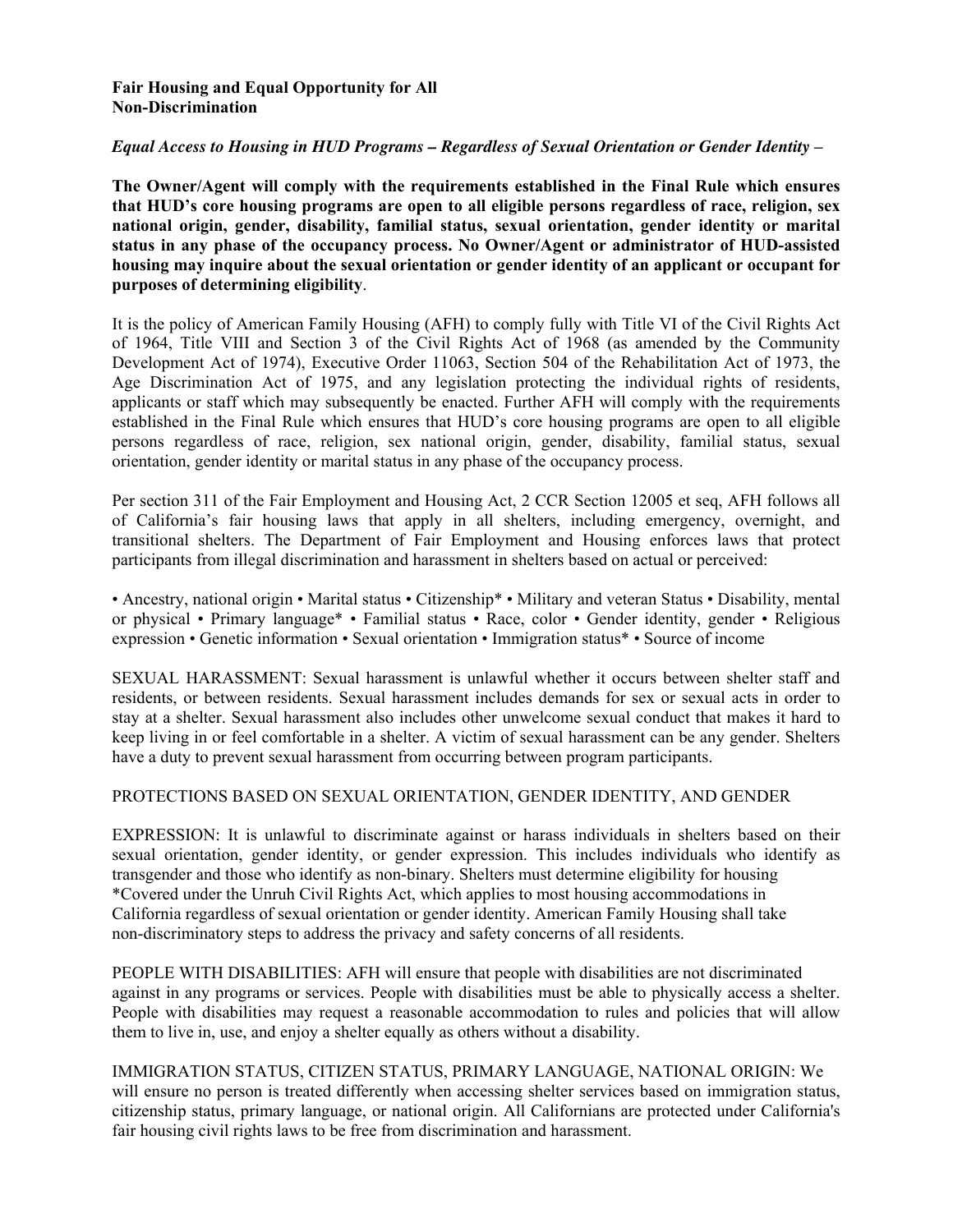**American Family Housing Program will not discriminate on the basis of race, color, sex, religion, age, handicap, disability, or national origin in the leasing, rental, or use or occupancy thereof. In addition AFH will not:** 

- Provide housing which is different from that provided others;

- Deny to any applicant the opportunity to apply for housing, nor deny to any eligible applicant the opportunity to lease housing suitable to its needs;

- Subject a person to segregation or disparate treatment;

- Restrict a person's access to any benefit enjoyed by others in connection with the housing program;

- Treat a person differently in determining eligibility or other requirements for admission;

- Deny a person access to the same level of services; or

- Deny a person the opportunity to participate in a planning or advisory group that is an integral part of the program.

#### **Equal Access to Housing Regardless of Sexual Orientation, Gender Identity or Marital Status (Equal Access Rule)**

On February 3, 2012, HUD published a final rule entitled Equal Access to Housing in HUD Programs regardless of Sexual Orientation or Gender Identity, which ensures that properties across HUD programs are open to all eligible individuals regardless of actual or perceived sexual orientation, gender identity, or marital status. The rule includes the following provisions, which will be upheld by AFH at all times:

- A determination of eligibility for this program will be made in accordance with the eligibility requirements provided by HUD, and will be made available without regard to actual or perceived sexual orientation, gender identity, or marital status.

- AFH will not inquire about the sexual orientation or gender identity of an applicant or tenant for purposes of determining eligibility or otherwise making housing available. However, it is possible that AFH may need to make inquiries into sex for temporary, emergency shelter with shared sleeping areas or bathrooms, or to determine the number of bedrooms to which a household may be entitled.

#### **Definitions for the Equal Access Rule**

AFH will use the following definitions that are applicable to the Equal Access Rule:

- The term *family* includes, but is not limited to the following, regardless of actual or perceived sexual orientation, gender identity, or marital status:

- A single person, who may be an elderly person, displaced person, disabled person, near-elderly person or any other single person; or

- A group of persons residing together and such group includes, but is not limited to (i) a family with or without children (a child who is temporarily away from the home because of placement in foster care is considered a member of the family); (ii) an elderly family; (iii) a near-elderly family; (iv) a disabled family; (v) a displaced family; and (vi) the remaining member of a tenant family.

#### **Emergency Transfers**

American Family Housing, Inc. is concerned about the safety of its tenants, and such concern extends to

tenants who are victims of domestic violence, dating violence, sexual assault, or stalking. In accordance

with the Violence Against Women Act  $(VAWA)^1$  HP allows tenants who are victims of domestic

violence, dating violence, sexual assault, or stalking to request an emergency transfer from the tenant's

<sup>&</sup>lt;sup>1</sup> Despite the name of this law, VAWA protection is available to all victims of domestic violence, dating violence, sexual assault, and stalking, regardless of sex, gender identity, or sexual orientation.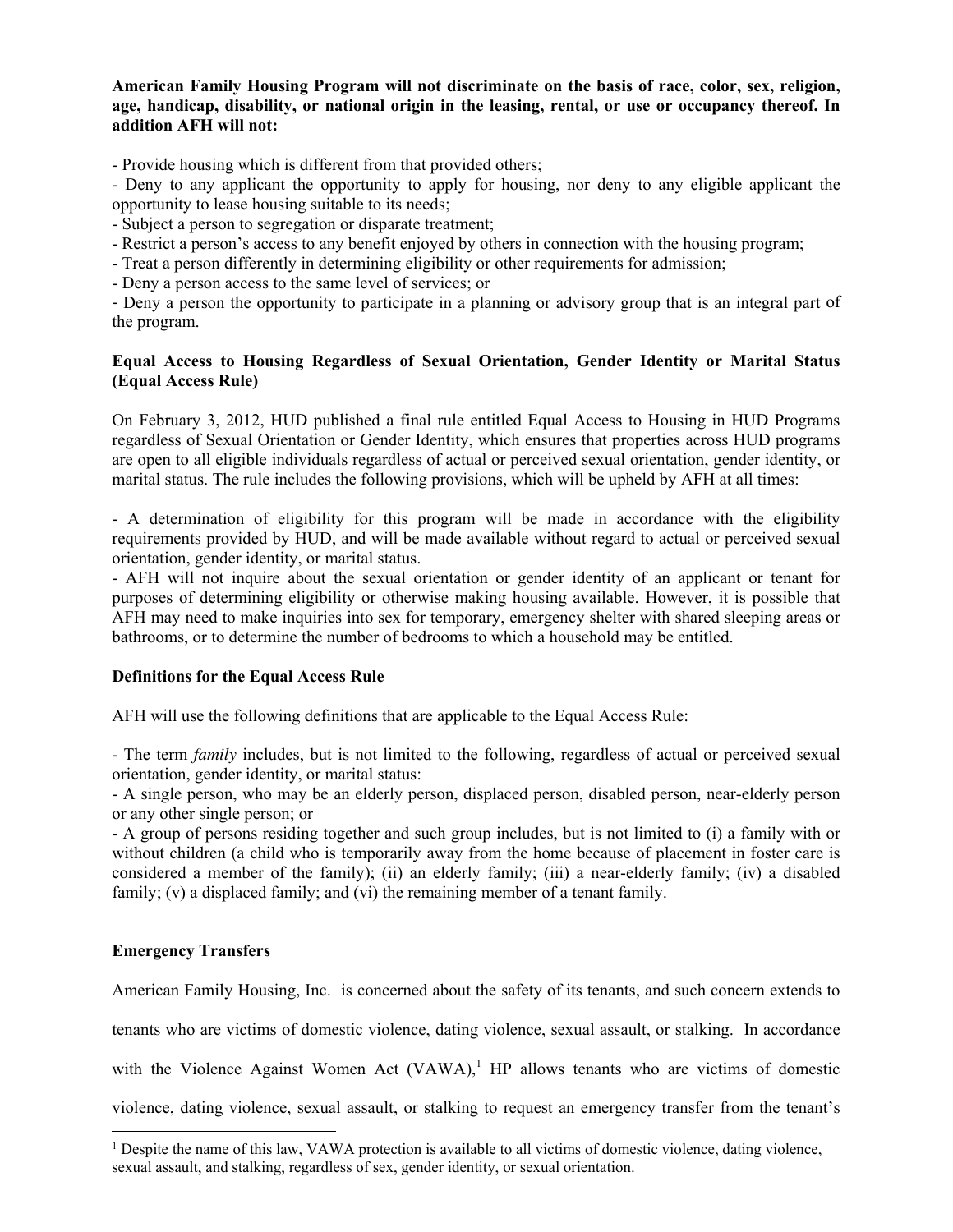current unit to another unit. The ability to request a transfer is available regardless of sex, gender identity, or sexual orientation.<sup>2</sup> The ability of HP to honor such request for tenants currently receiving assistance, however, may depend upon a preliminary determination that the tenant is or has been a victim of domestic violence, dating violence, sexual assault, or stalking, and on whether HP has another dwelling unit that is available and is safe to offer the tenant for temporary or more permanent occupancy.

This plan identifies tenants who are eligible for an emergency transfer, the documentation needed to request an emergency transfer, confidentiality protections, how an emergency transfer may occur, and guidance to tenants on safety and security. This plan is based on a model emergency transfer plan published by the U.S. Department of Housing and Urban Development (HUD), the Federal agency that oversees that Section 202 Supportive Housing for the Elderly (including PRAC), Section 811 Supportive Housing for Persons with Disabilities (including PRAC), Housing Opportunities for Persons With AIDS (HOPWA), Home Investment Partnerships (HOME), Homeless programs under title IV of the McKinney-Vento Homeless Assistance Act (including the Emergency Solutions Grants Program, the Continuum of Care program and the Rural Housing Stability Assistance program), Multifamily rental housing under section 221(d)(3) of the National Housing Act (12 USC 17151(d)) with a below market interest rate pursuant to section  $221(d)(5)$ , Multifamily rental housing under section 236 of the National Housing Act (12 USC 1715z-1), HUD programs assisted under the United States Housing ACT of 1937 (42 USC 1437 *et seq*), Section 8 Moderate Rehabilitation Single Room Occupancy or the Housing Trust Fund (12 USC 4568) is in compliance with VAWA.

#### **Eligibility for Emergency Transfers**

A tenant who is a victim of domestic violence, dating violence, sexual assault, or stalking, as provided in HUD's regulations at 24 CFR part 5, subpart L is eligible for an emergency transfer, if: the tenant reasonably believes that there is a threat of imminent harm from further violence if the tenant remains within the same unit. If the tenant is a victim of sexual assault, the tenant may also be eligible to transfer

<sup>&</sup>lt;sup>2</sup> Housing providers cannot discriminate on the basis of any protected characteristic, including race, color, national origin, religion, sex, familial status, disability, or age. HUD-assisted and HUD-insured housing must be made available to all otherwise eligible individuals regardless of actual or perceived sexual orientation, gender identity, or marital status.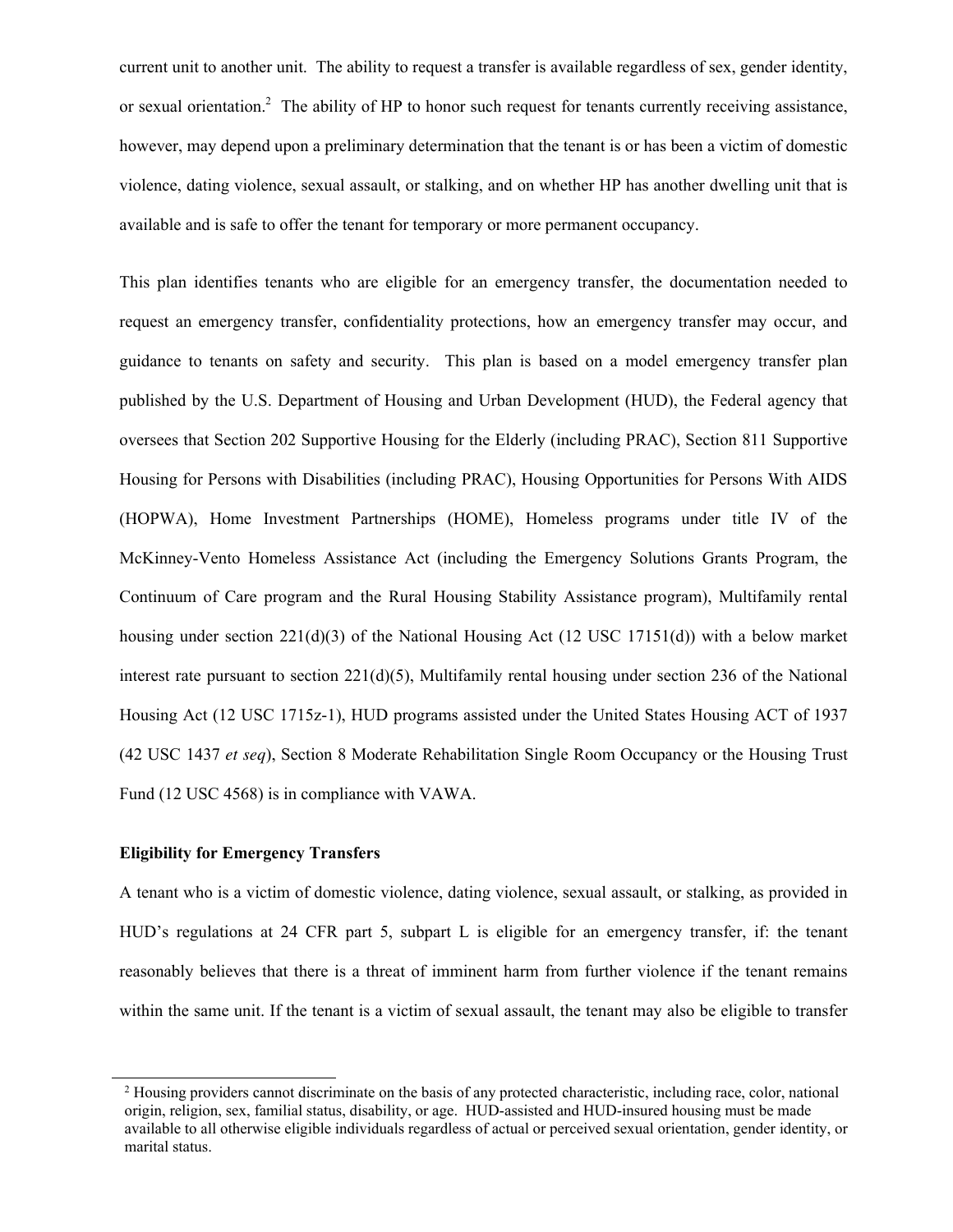if the sexual assault occurred on the premises within the 90-calendar-day period preceding a request for an emergency transfer.

A tenant requesting an emergency transfer must expressly request the transfer in accordance with the procedures described in this plan.

Tenants who are not in good standing may still request an emergency transfer if they meet the eligibility requirements in this section.

#### **Emergency Transfer Request Documentation**

To request an emergency transfer, the tenant shall notify HP's management office and submit a written request for a transfer to applicable Community . HP will provide reasonable accommodations to this policy for individuals with disabilities. The tenant's written request for an emergency transfer should include either:

- 1. A statement expressing that the tenant reasonably believes that there is a threat of imminent harm from further violence if the tenant were to remain in the same dwelling unit assisted under HP's program; OR
- 2. A statement that the tenant was a sexual assault victim and that the sexual assault occurred on the premises during the 90-calendar-day period preceding the tenant's request for an emergency transfer.

#### **Confidentiality**

HP will keep confidential any information that the tenant submits in requesting an emergency transfer, and information about the emergency transfer, unless the tenant gives HP written permission to release the information on a time limited basis, or disclosure of the information is required by law or required for use in an eviction proceeding or hearing regarding termination of assistance from the covered program. This includes keeping confidential the new location of the dwelling unit of the tenant, if one is provided, from the person(s) that committed an act(s) of domestic violence, dating violence, sexual assault, or stalking against the tenant. See the Notice of Occupancy Rights under the Violence Against Women Act For All Tenants for more information about HP's responsibility to maintain the confidentiality of information related to incidents of domestic violence, dating violence, sexual assault, or stalking.